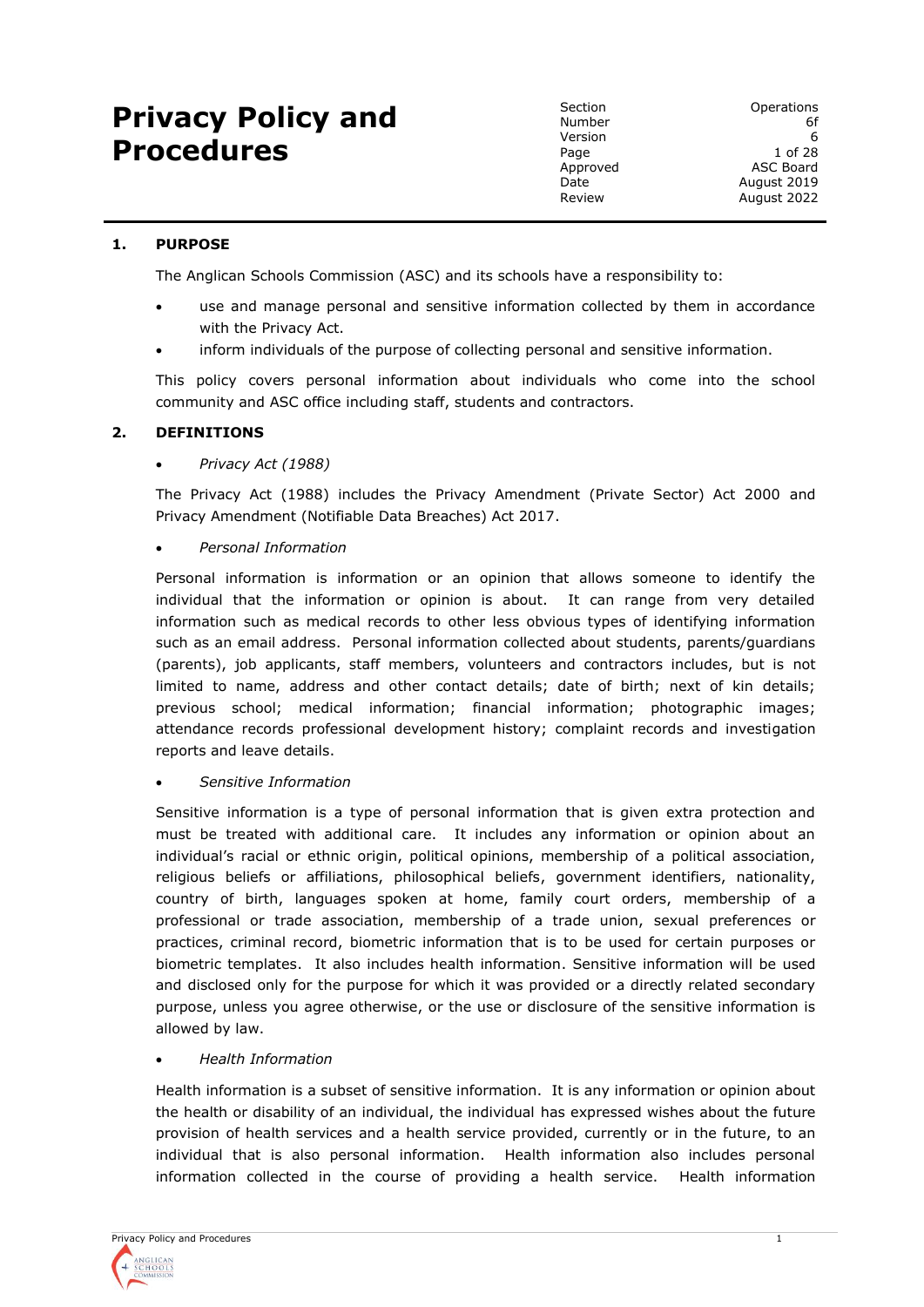(particularly in relation to student and parent records) includes medical records, disabilities, immunisation details, individual health care plans, counselling reports, nutrition and dietary requirements.

• *Record*

The Privacy Act regulates personal information contained in a 'record'. A 'record' is defined as a 'document' or an 'electronic or other device'. A 'document' includes anything on which there is writing, anything from which sounds, images or writings can be reproduced, drawings or photographs. Some items are excluded from this definition, including a generally available publication (e.g. a telephone directory), and anything kept in a library, art gallery or museum for the purposes of reference, study or exhibition.

#### • *Primary Information/Purpose*

When an individual provides, and the ASC or school collects, personal information, the primary purpose of collection will be determined by the context in which the individual gave the information to the ASC or school, for example, to enrol a pupil or to apply for a job. This is the primary purpose of collection even if the organisation has some additional purposes in mind.

#### • *Secondary Information*

The ASC or school may use or disclose personal information for a secondary purpose if it has the individual's consent. Consent to the use or disclosure can be expressed or implied. Implied consent arises where consent may reasonably be inferred in the circumstances from the conduct of the individual and the school. If the ASC or its school's use or disclosure has serious consequences for the individual, the ASC or the school would have to be able to show that the individual could have been expected to understand what was going to happen to information about them and gave their consent. In these circumstances, the ASC or school should seek express consent.

Examples of Secondary Information - Send newsletters, magazines, mail-outs and correspondence.

# • *Notifiable Data Breach (NDB) Scheme*

The NDB Scheme requires the ASC and its schools to notify particular individuals and the Office of the Australian Information Commissioner (OAIC) about 'eligible data breaches'.

An eligible data breach arises when the following three criteria are satisfied:

- there is unauthorised access to, or unauthorised disclosure of personal information, or a loss of personal information that the ASC or its schools holds; and
- this is likely to result in serious harm to one or more individuals to whom the information relates; and
- the ASC or its schools have not been able to prevent the likely risk of serious harm with remedial action.

# **3. PRINCIPLES**

The ASC is firmly committed to and bound by the Australian Privacy Principles (APPs) (Appendix 1) contained in the Commonwealth Privacy Act (1988).

This Privacy Policy applies to the ASC and its schools and sets out how the ASC and each school manages personal information provided to or collected by it.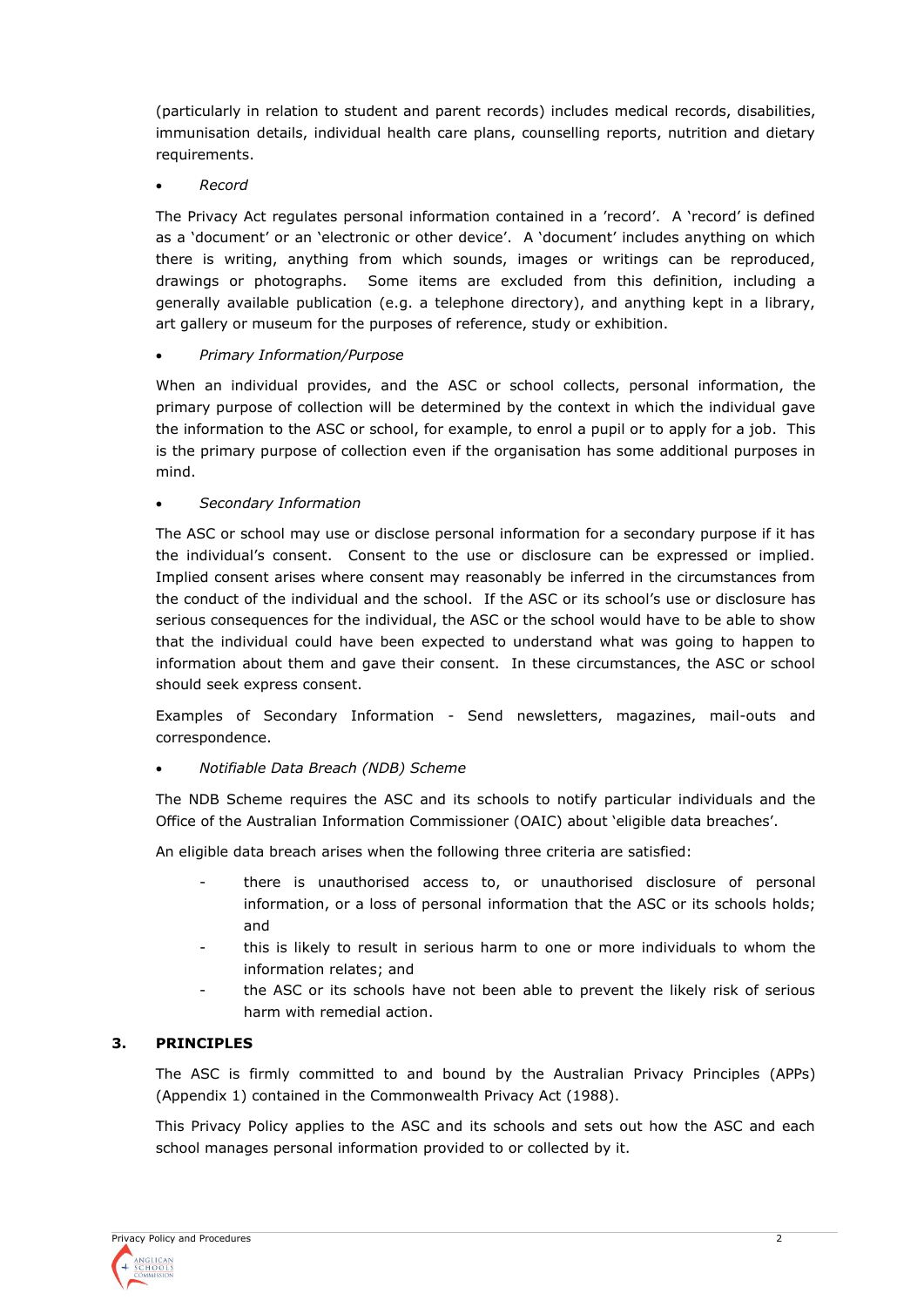The ASC may, from time to time, review and update this Privacy Policy to take into account new laws and technology, changes to operational procedures and ensure it remains appropriate to the changing work environment.

#### **3.1 The Collection of Personal Information**

The ASC and its schools will collect personal information on individuals for a variety of primary purposes. On occasion, the ASC and its schools will also need to use this same personal information for secondary purposes that less directly relate to the primary purpose for which the information was collected. This will only occur in ways that the individual might reasonably expect or in ways to which consent has been implied or given.

The type of information the ASC and its schools collects and holds includes (but is not limited to) personal information including health and sensitive information, about:

- pupils and parents and/or guardians ('Parents') before, during and after the course of a pupil's enrolment at the school;
- job applicants, staff members, volunteers and contractors, including the ASC Board, school council or committee members, and participants in ASC and school activities, particularly professional development;
- other people who come into contact with the school.
- 3.1.1 Personal Information provided by the Individual:

The ASC and its schools will generally collect personal information directly from an individual by way of completed forms. However, given the nature of our operations, we also receive personal information by emails, letters, face-to-face meetings and interviews, telephone calls, through financial transactions and through surveillance activities such as the use of CCTV security cameras or email monitoring. Personal information will be provided by parents, pupils, staff members, job applicants, volunteers, contractors, and all others coming into contact with the ASC or schools.

The person collecting the information is expected to ensure that the person supplying the information is aware of the purpose(s) for which the information is being collected.

3.1.2 Personal Information provided by Other People:

In some circumstances the ASC or school may be provided with personal information about an individual from a third party, for example, a report provided by a medical professional or a reference from another school, or a recommendation for Board, council or committee membership.

The person collecting the information is expected to ensure that the person supplying the information is aware of the purpose(s) for which the information is being collected.

3.1.3 Exception in relation to Employee Records:

The Privacy Act does not apply to employee records. As a result, this Privacy Policy does not apply to the ASC's or school's treatment of an employee record, where the treatment is directly related to a current or former employment relationship between the ASC or school and employee. Past and present employees of the ASC and its schools cannot automatically access the personal information held about them by the ASC or school.

Where State or Territory health privacy legislation applies, we are still required to protect the privacy of employee health information. This Privacy Policy will apply in those circumstances.

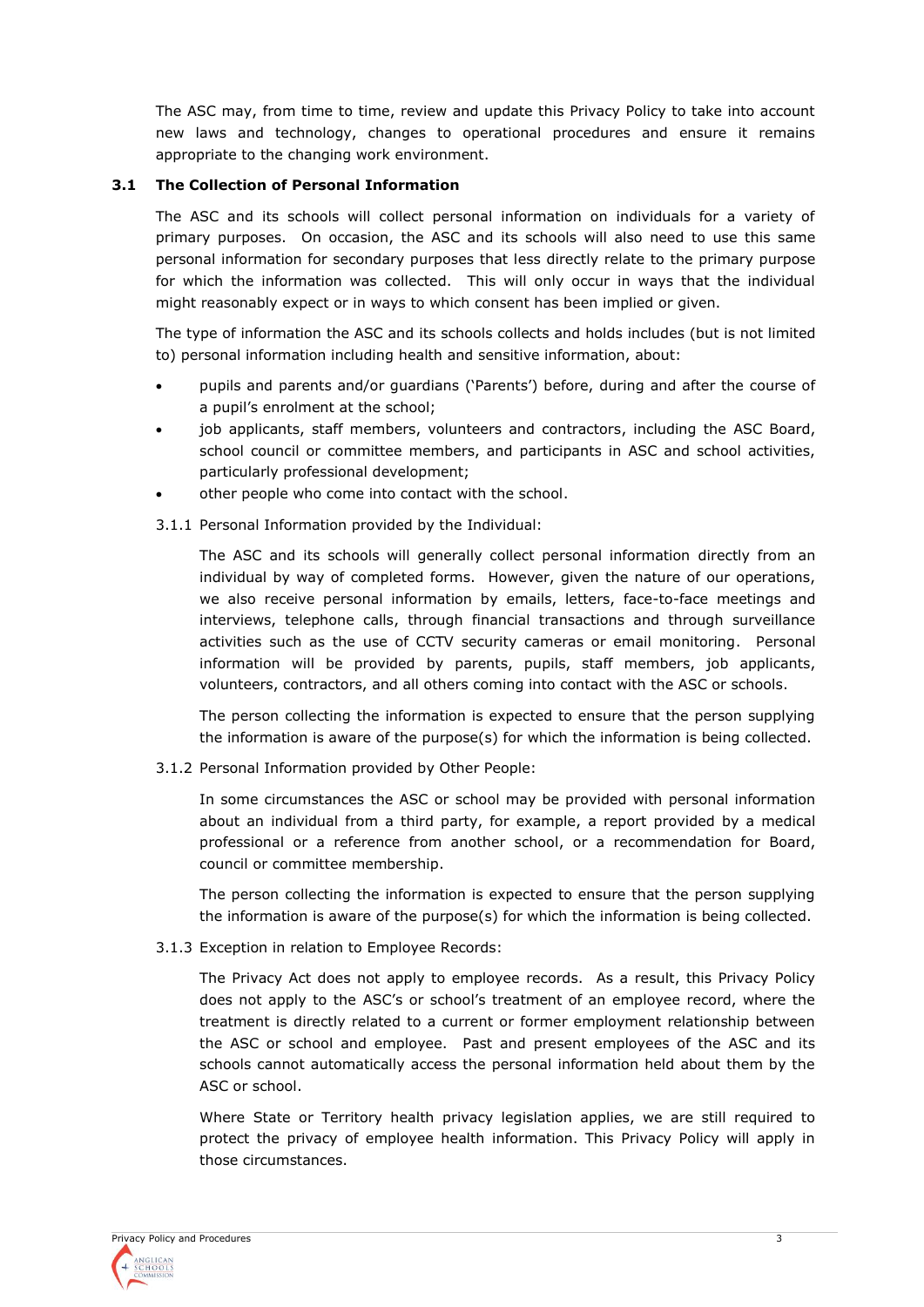# **3.2 The Use of Personal Information**

Personal information is collected for the primary purpose of collection and for such other secondary purposes that are related to the primary purpose of collection and reasonably expected, or to which has been provided consent. At the time of collecting personal information, the ASC or school will make it clear to the individual as to the intended uses of the information.

3.2.1 Pupils and Parents:

Collection of personal information of pupils and parents is required for the primary purpose of enabling the school to provide schooling for the pupil. This includes satisfying the needs of parents, the needs of the pupil and the needs of the ASC throughout the whole period the pupil is enrolled at the school.

The purposes for which the ASC and its schools use personal information of pupils and parents include:

- to keep parents informed about matters related to their child's schooling, through correspondence, newsletters and magazines;
- day-to-day administration;
- looking after pupils' educational, social, spiritual and medical wellbeing;
- seeking donations and marketing for the school; and
- to satisfy the ASC's and the school's legal obligations and allow the school to discharge its duty of care.

In some cases where a school requests personal information about a pupil or parent, if the information requested is not obtained, the school may not be able to enrol or continue the enrolment of the pupil or permit the pupil to take part in a particular activity.

3.2.2 Job applicants, staff members and contractors:

Personal information held about job applicants, staff members and contractors is collected and held for the primary purpose to assess and (if successful) to engage the applicant, staff member or contractor, as the case may be.

In relation to unsuccessful job applicants, permission will be sought to hold the information for any extended period, otherwise it will be destroyed after a period of no more than 60 days.

The purposes for which personal information of job applicants, staff members and contractors is used include:

- in administering the individual's employment or contract, as the case may be;
- for insurance purposes;
- seeking funds and marketing for the ASC or school; and
- to satisfy the ASC's and the school's legal obligations, for example, in relation to child protection legislation.

#### 3.2.3 Volunteers:

Personal information about volunteers who assist the ASC or schools in their functions or conduct associated activities, such as alumni associations, the ASC Board and school council or committee members, is collected to enable the ASC, schools and the volunteers to work together.

The purposes for which personal information of volunteers is used include:

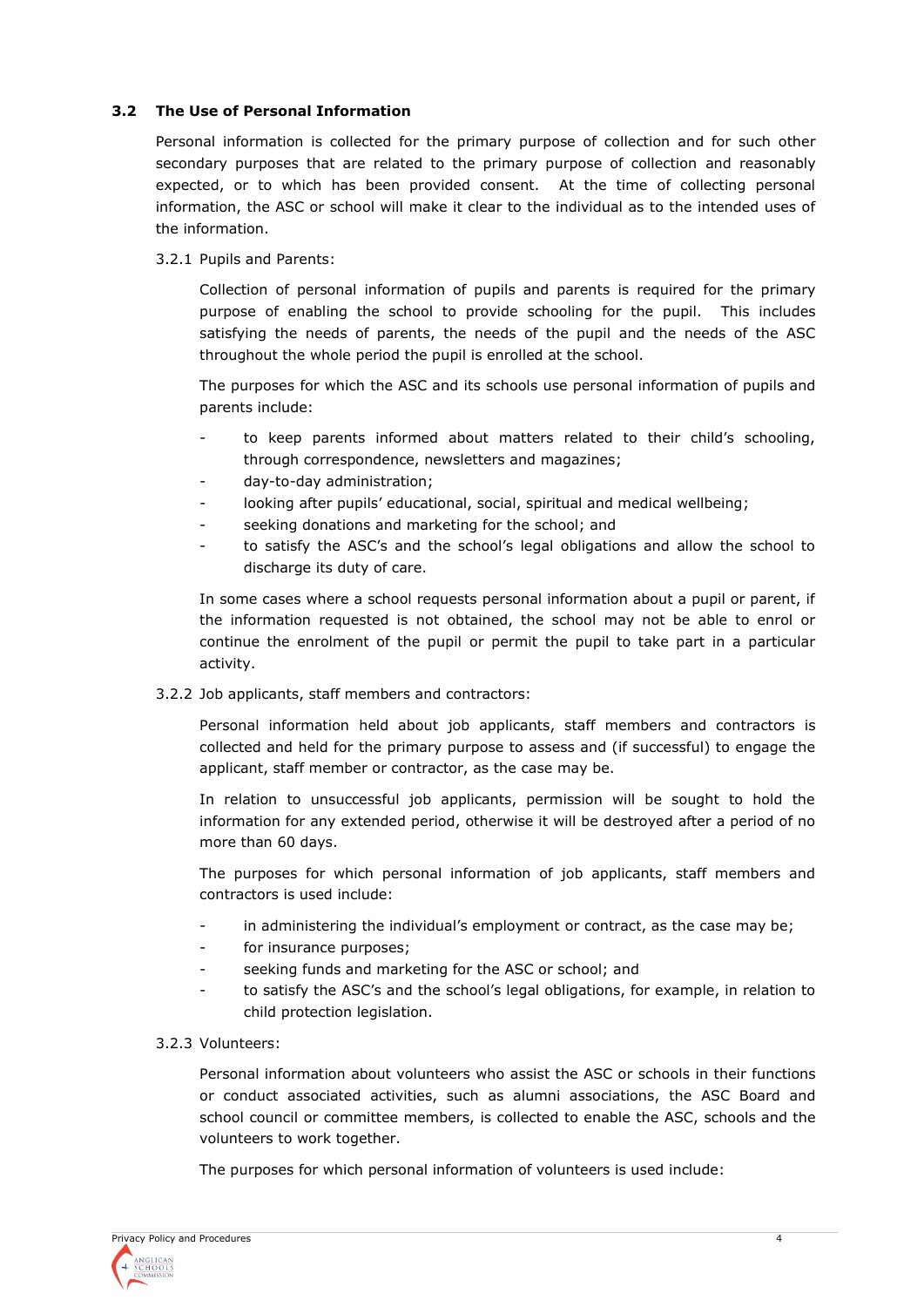- to keep volunteers informed of matters relating to ASC or school activities of relevance for the volunteer to fulfil their obligation;
- for insurance purposes;
- seeking funds and marketing for the ASC or school;
- to satisfy the ASC's and the school's legal obligations, for example, in relation to child protection legislation.
- 3.2.4 Marketing and fundraising:

Marketing and seeking donations for the future growth and development is an important part of ensuring that the ASC or school continues to be a quality-learning environment in which both pupils and staff thrive. Personal information held maybe disclosed to an organisation that assists in the fundraising, for example, an Alumni organisation.

Parents, staff, contractors and other members of the wider ASC or school community may from time to time receive fundraising information. Publications, like newsletters and magazines, which include personal information, maybe used for marketing purposes. Sensitive information will not be used for this purpose without the consent of the individual.

3.2.5 Exception in relation to related schools:

The Privacy Act allows each school, being legally related to each of the others conducted by the ASC, to share personal (but not sensitive) information with other schools conducted by the ASC. Other ASC schools may then only use personal information for the purpose for which it was originally collected. This allows schools to transfer information between them, for example, when a pupil transfers from an ASC school to another ASC school.

# **3.3 The Disclosure of Personal Information**

The ASC and its schools only use personal information for the purposes for which it was given, or for purposes which are related (or directly related in the case of sensitive information) to one or more of our functions or activities. At the time of collecting personal information, the ASC and its schools will make it clear to the individual as to the potential disclosures of the information.

An ASC school may disclose personal information, including sensitive information, held about an individual to:

- The ASC office:
- another school;
- government departments;
- the School's local parish;
- medical practitioners;
- people providing services to the school, including specialist visiting teachers, counsellors and sports coaches;
- recipients of school publications, like newsletters and magazines;
- parents;
- anyone to whom the school has been authorised by you to disclose the information; and
- anyone to whom we are required to disclose the information by law.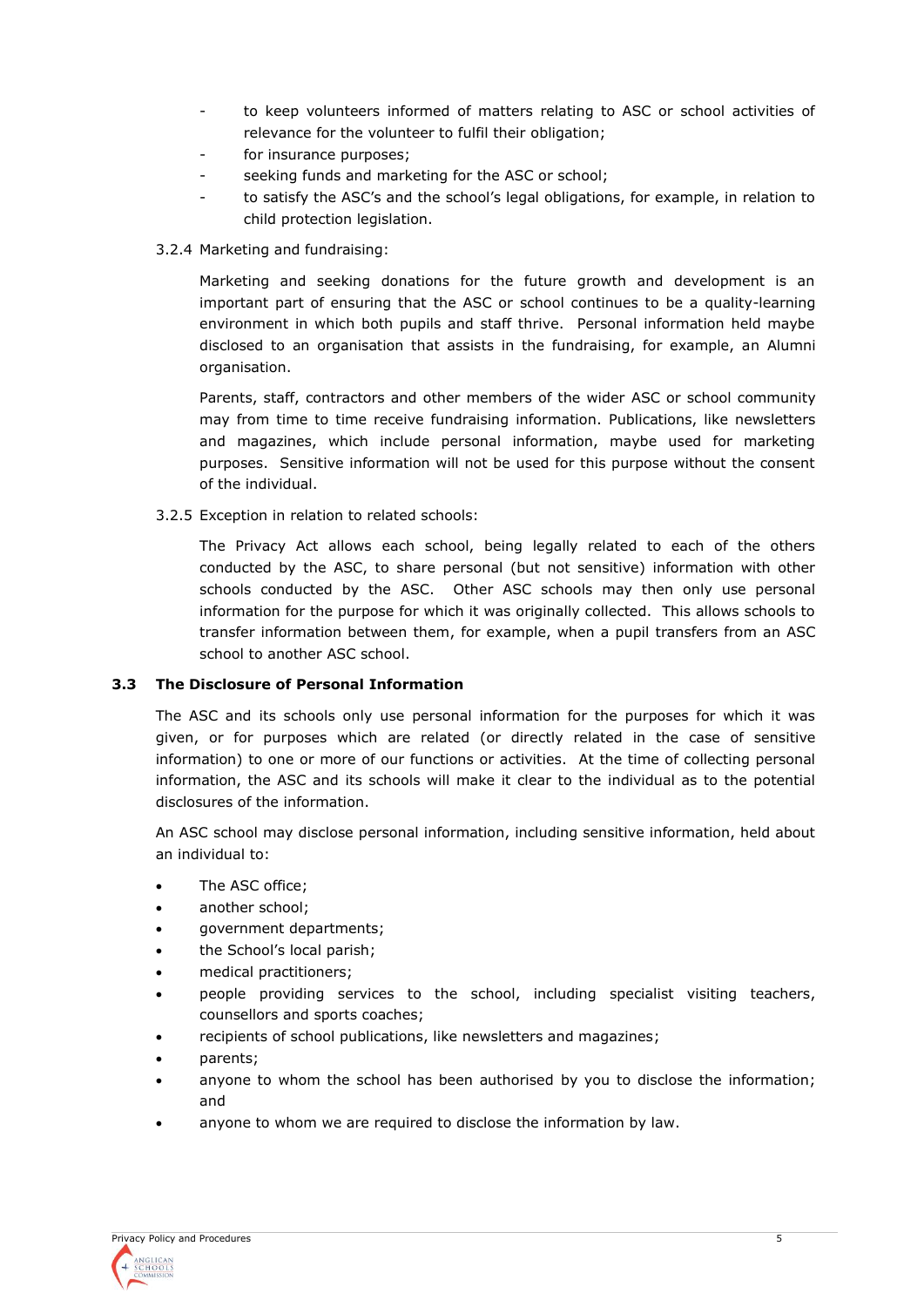3.3.1 Sending information overseas:

The ASC and its schools may disclose personal information about an individual to overseas recipients, for instance, organising an overseas excursion, facilitating a student exchange, or when storing personal information with 'cloud' service providers situated outside Australia or to facilitate a school exchange.

However, personal information about an individual will not be sent outside Australia unless:

- we obtain the consent of the individual (in some cases this consent will be implied); or
- otherwise complying with the APPs or other applicable privacy legislation; or
- we form the opinion that the disclosure will lessen or prevent a serious threat to the life, health or safety of an individual or to public safety; or
- we are taking appropriate action in relation to suspected unlawful activity or serious misconduct.

The data centres used external to Australia have similar regulatory requirements as that of the Commonwealth Privacy Act. One such example is an email service that sends bulk email to our parents. In this situation, only the parents' names and email addresses are uploaded. No information is provided that is irrelevant.

3.3.2 Disclosure of sensitive information:

Sensitive information will be used and disclosed only for the purpose for which it was provided or a directly related secondary purpose, unless it is agreed otherwise, or the use or disclosure of the sensitive information is allowed by law.

# **3.4 The Management and Security of Personal Information**

The ASC and school staff and individuals who serve on Boards, councils or committees conducting the business of the ASC and its schools are required to respect the confidentiality of personal information and the privacy of individuals.

The ASC and its schools store personal information in a variety of formats including on databases, in hard copy files and on personal devices including laptop computers, mobile phones, cameras and other recording devices.

The ASC and its schools have procedures in place to protect the personal information it holds from misuse, interference and loss, unauthorised access, modification or disclosure by use of various methods including locked storage or paper records and password-protected access rights to computerised records.

The ASC or its schools will only identify information about an individual by their name or, if appropriate, an identifier of its own creation.

#### 3.4.1 The Updating of Personal Information

The ASC and its schools endeavour to ensure that the personal information held is accurate, complete and current. A person may seek to update their personal information by contacting the relevant body at any time.

The APPs require the ASC and its schools not to store personal information longer than necessary.

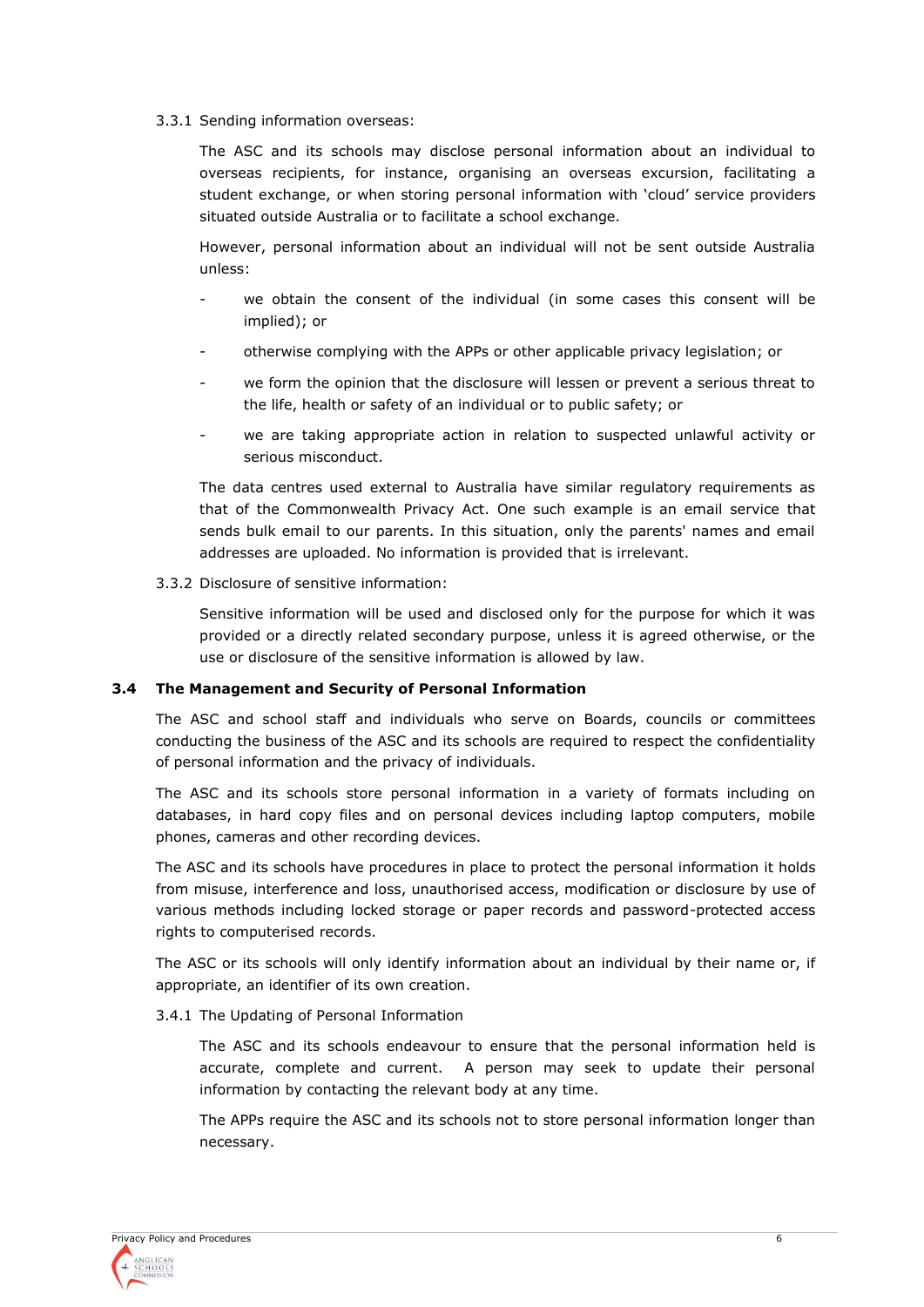# 3.4.2 Notifiable Data Breach

The ASC and its schools are required to notify individuals of specific data breaches that affect them and notify the OAIC. When managing a data breach the ASC and its schools will:

- Determine whether it is an eligible data breach (*Unauthorised access, Unauthorised disclosure and/or Loss of* personal information;
- Determine whether the data breach is likely result in serious harm to an individual whose personal information was part of the data breach;

Once it is determined that an eligible data breach has occurred, the ASC and its schools will:

- Prepare a statement capturing a description of the data breach, the kind/s of information concerned, all recommendations;
- Give a copy of the statement to the OAIC as soon as practicable after the school becomes aware of the data breach;
- Notify individual(s) as soon as practicable; and
- Record the data breach in the School Notifiable Data Breach Register.

#### **3.5 Accessing and Correcting Personal Information**

In accordance with the Privacy Act, an individual has the right to obtain access to any personal information which the ASC or school holds about them and to advise the ASC or the school of any perceived inaccuracy. There are some exceptions to this right set out in the Act. Pupils will generally have access to their personal information through their parents, but older pupils (18 and over) may seek access and corrections themselves.

A request to access or update any personal information held by the ASC or school is to be provided in writing to either the Chief Executive Officer (CEO) or the relevant Principal. In processing such requests, the CEO or Principal will be guided by the APPs.

Identity verification and specific details on required information may be requested prior to disclosure. A fee maybe charged to cover the cost of verifying the application and locating, retrieving, reviewing and copying any material requested. If the information sought is extensive, advice on the likely cost should be provided in advance. If the ASC or school cannot provide you with access to that information, a written notice explaining the reasons for refusal will be provided.

#### **3.6 The Right of Access to Personal Information of Pupils**

The ASC and its schools respect every parent's right to make decisions concerning their child's education.

Generally, any request for consent and notices in relation to the personal information of a pupil will be referred to the pupil's parents. Consent given by parents will be treated as consent given on behalf of the pupil and notice to parents will act as notice given to the pupil.

Parents may seek access to personal information held by a school or the ASC about them or their child by contacting the school's Principal. However, there will be occasions when access will be denied. Such occasions would include where release of the information would have an unreasonable impact on the privacy of others, or where the release may result in a breach of the school's duty of care to the pupil.

A school may, at its discretion, on the request of a pupil grant that pupil access to information held by the school about them or allow a pupil to give or withhold consent to the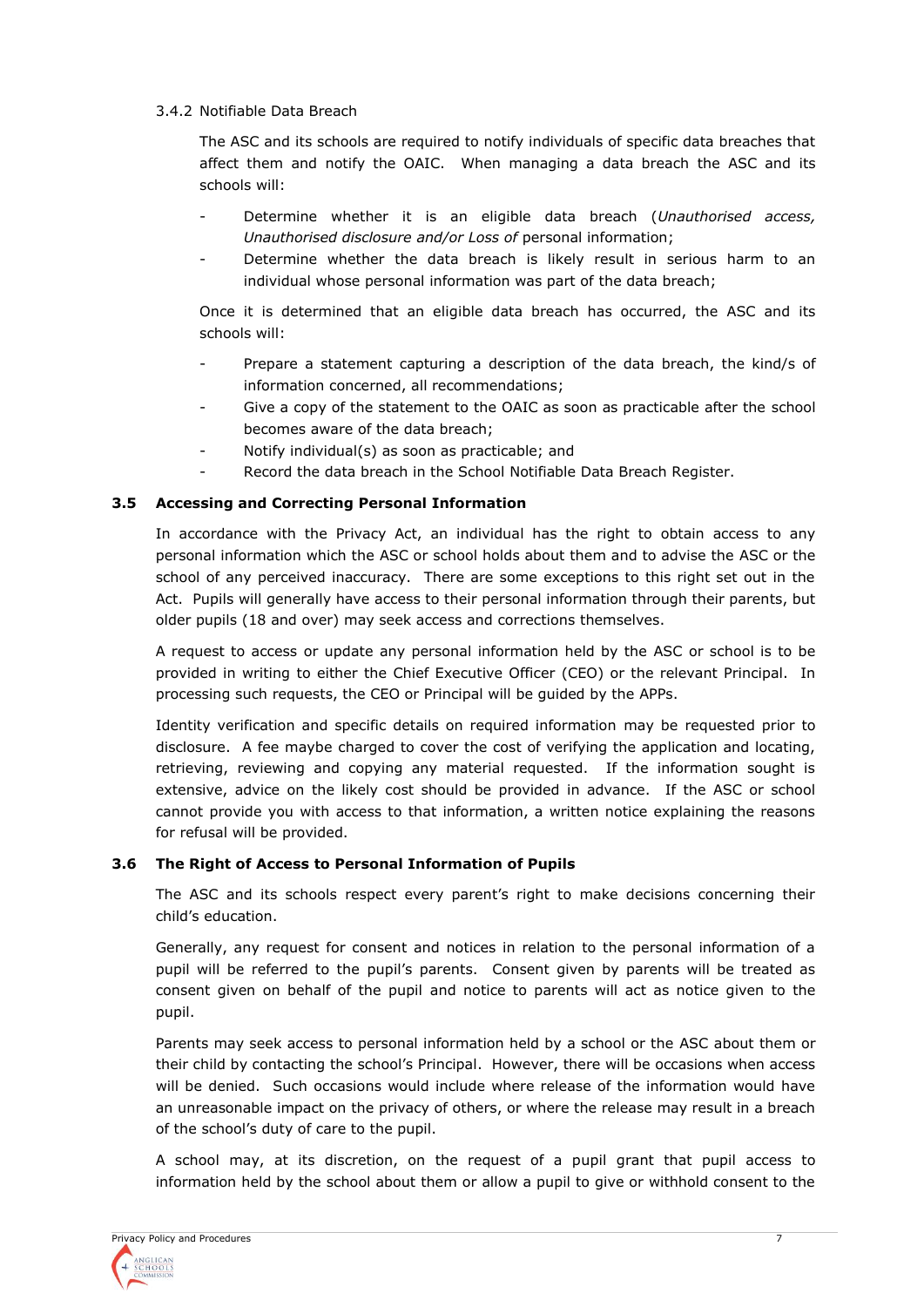use of their personal information, independently of their parents. This would normally be done only when the maturity of the pupil and/or the pupil's personal circumstances so warranted.

#### **3.7 Enquiries and Complaints**

If you would like further information about the way the ASC and its schools implement this policy and manage the personal information they hold, or you believe that the ASC or a school has breached the APPs, you may contact the CEO of the ASC or the relevant school's Principal to register a complaint.

The CEO or relevant school Principal will investigate any complaint and will notify you of a decision in relation to your complaint as soon as is practicable after it has been made.

#### **3.8 Review**

The ASC and its schools will review all relevant documentation, including standard collection statements and all other forms, as necessary.

#### **4 PROCEDURES: ROLES AND RESPONSIBILITIES**

The Privacy Policy and Procedures set out how the ASC and its schools manage personal information provided to or collected by it. The ASC and its schools are bound by the APPs contained in the Commonwealth Privacy Act.

All staff members have a contractual obligation in terms of confidentiality of school information and are required to abide by the regulations of the Privacy Act as outlined in the ASC's Privacy Policy.

#### **4.1 The Anglican Schools Commission**

The Anglican Schools Commission Office will:

- Comply with the APPs **(Appendix 1).**
- Implement good privacy governance to ensure compliance with the APPs **(Appendix 2);**
- Assist Principals develop a School Privacy Policy **(Appendix 3)**;
- Manage breaches in accordance with the **Managing a Data Breach – Procedures (Appendix 4);**
- Maintaining a register of all notifiable data breaches **(Appendix 5);**
- If necessary, assist the Principal or her/his delegate when a notifiable data breach has occurred; and
- Provide any other assistance to the Principal or her/his delegate to ensure other aspects of the Privacy Policy are met.

#### **4.2 The Principal**

The Principal is responsible for:

- Complying with the APPs **(Appendix 1)**;
- Implementing good privacy governance to ensure compliance with the APPs **(Appendix 2)**;
- Appointing a Privacy Officer, who is responsible for managing privacy on a day to day basis;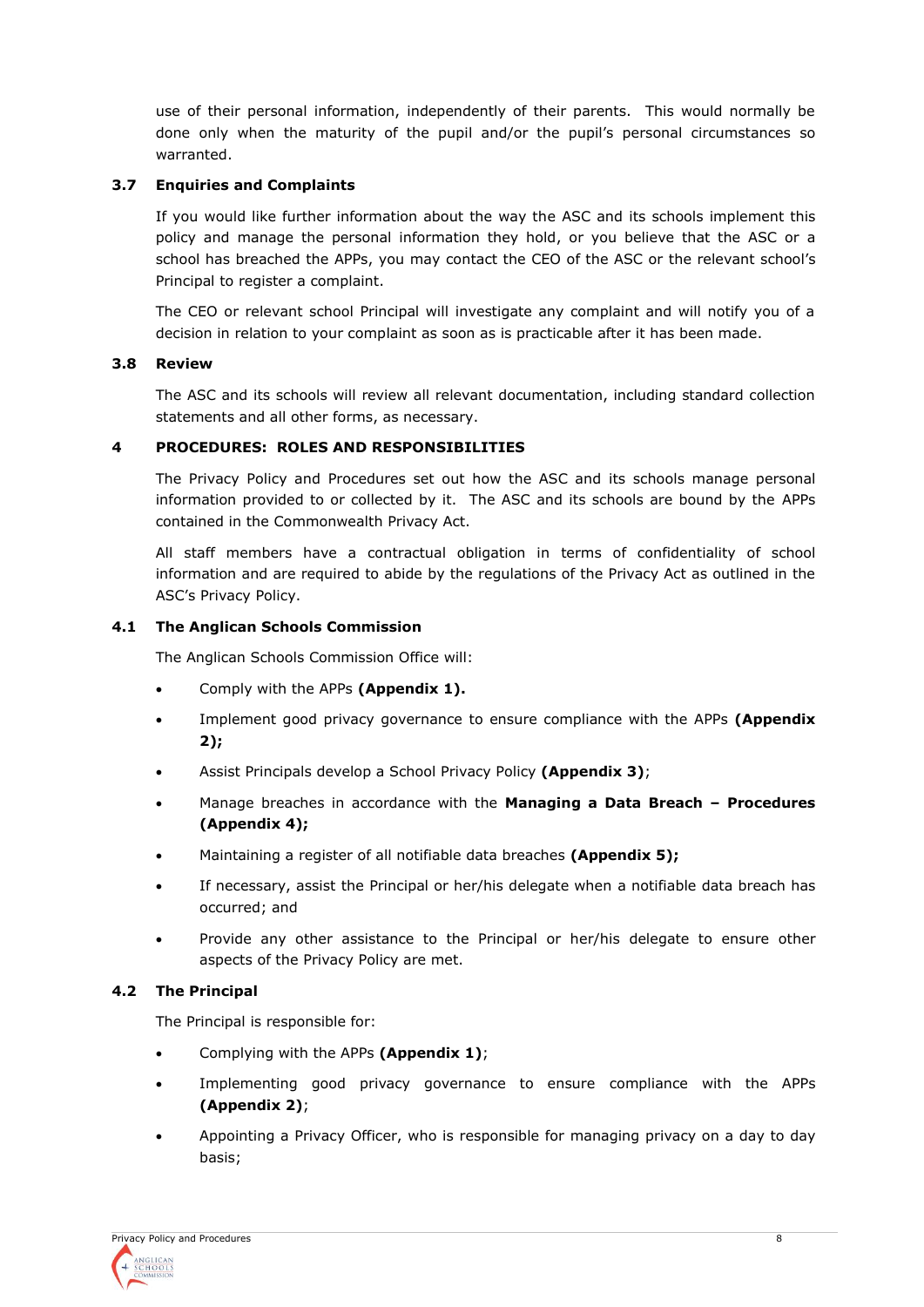- Developing a School Privacy Policy, in consultation with the ASC, consistent with the principles outlined in this Policy **(Appendix 3)**;
- Ensuring that the School Privacy Policy **(Appendix 3)** shall be publicly available;
- Managing breaches in accordance with the **Managing a Data Breach – Procedures (Appendix 4);**
- Maintaining a register of all notifiable data breaches. **(Appendix 5)**;
- Ensuring all forms used by the school to collect personal and sensitive information shall reflect essential information required for the primary purpose of the school. The appropriate collection notice must be attached to each form **(Appendix 6)**;
- Ensuring that all staff shall be appropriately informed in relation to the Privacy Act 1988;
- Ensuring that all personal and sensitive information held by the school is properly secured;
- Ensuring that school-based staff are entitled to view and access records on their personnel file;
- Ensuring that the OAIC is notified of all notifiable data breaches. The Chair of the School Council and the ASC CEO must also be informed; and
- Ensuring that the individuals impacted by the data breach are informed.

# **4.3 The OAIC (NDB Scheme)**

- Receiving notifications of notifiable data breaches;
- Encouraging compliance with the scheme, including by handling complaints, conducting investigations, and taking other regulatory action in response to instances of non-compliance;
- Offering advice and guidance to regulated organisations and providing information to the community about the operation of the scheme.

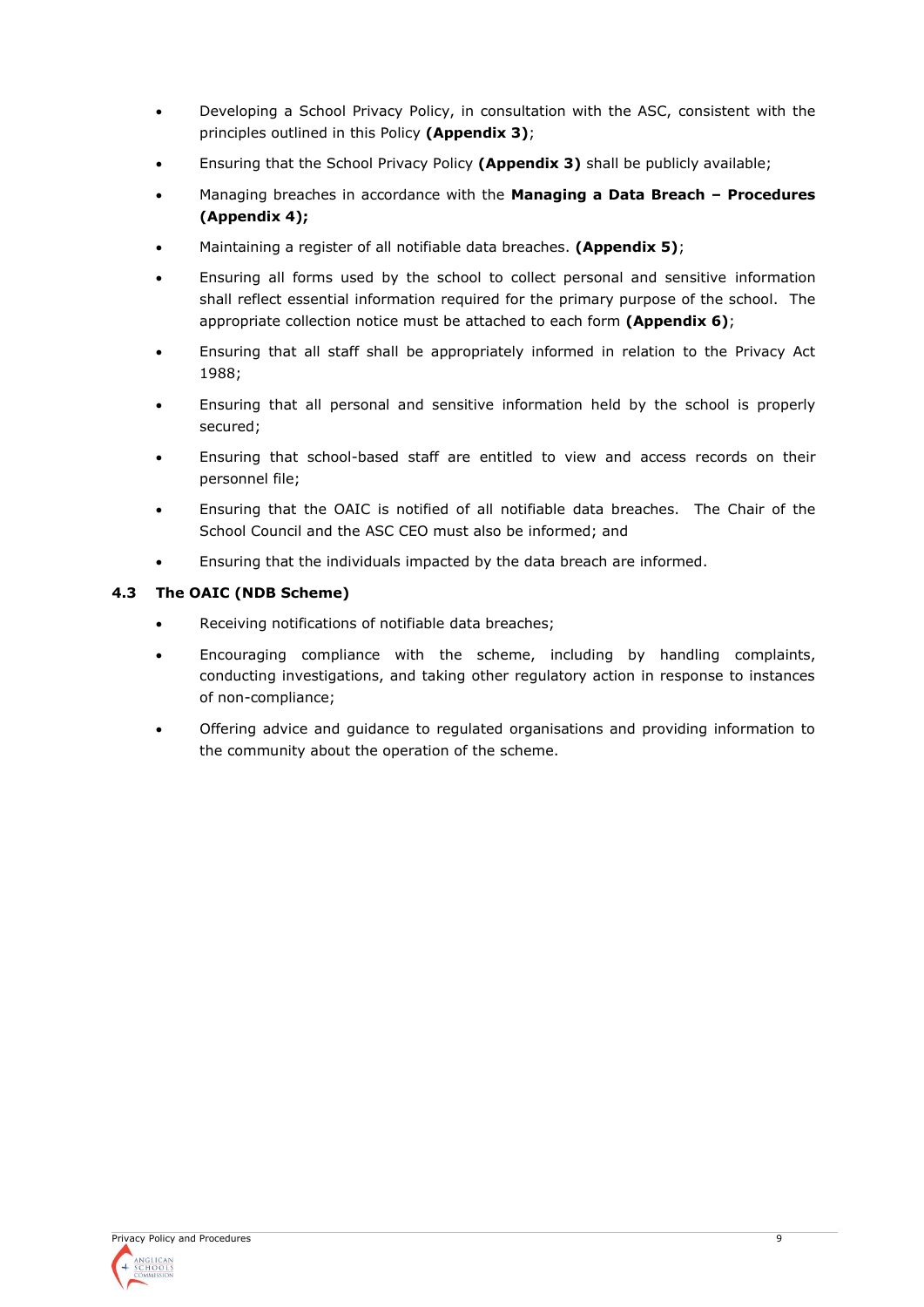#### **APPENDIX 1**

# **Australian Privacy Principles (APPs)**

**Schedule 1 of the Privacy Act (1988)**

#### **APP 1 — Open and transparent management of personal information**

Ensures that the ASC and its schools manage personal information in an open and transparent way. This includes having a clearly expressed and up to date APP privacy policy.

#### **APP 2 — Anonymity and pseudonymity**

Requires the ASC and its schools give individuals the option of not identifying themselves, or of using a pseudonym. Limited exceptions apply.

#### **APP 3 — Collection of solicited personal information**

Outlines when the ASC and its schools can collect personal information that is solicited. It applies higher standards to the collection of 'sensitive' information.

#### **APP 4 — Dealing with unsolicited personal information**

Outlines how the ASC and its schools must deal with unsolicited personal information.

#### **APP 5 — Notification of the collection of personal information**

Outlines when and in what circumstances the ASC and its schools that collect personal information must notify an individual of certain matters.

#### **APP 6 — Use or disclosure of personal information**

Outlines the circumstances in which the ASC and its schools may use or disclose personal information that it holds.

# **APP 7 — Direct marketing**

An organisation may only use or disclose personal information for direct marketing purposes if certain conditions are met.

#### **APP 8 — Cross-border disclosure of personal information**

Outlines the steps the ASC and its schools must take to protect personal information before it is disclosed overseas.

# **APP 9 — Adoption, use or disclosure of government related identifiers**

Outlines the limited circumstances when an organisation may adopt a government related identifier of an individual as its own identifier or use or disclose a government related identifier of an individual.

#### **APP 10 — Quality of personal information**

The ASC and its schools must take reasonable steps to ensure the personal information it collects is accurate, up to date and complete. An entity must also take reasonable steps to ensure the personal information it uses or discloses is accurate, up to date, complete and relevant, having regard to the purpose of the use or disclosure.

#### **APP 11 — Security of personal information**

The ASC and its schools must take reasonable steps to protect personal information it holds from misuse, interference and loss, and from unauthorised access, modification or disclosure. The ASC and its schools have obligations to destroy or de-identify personal information in certain circumstances.

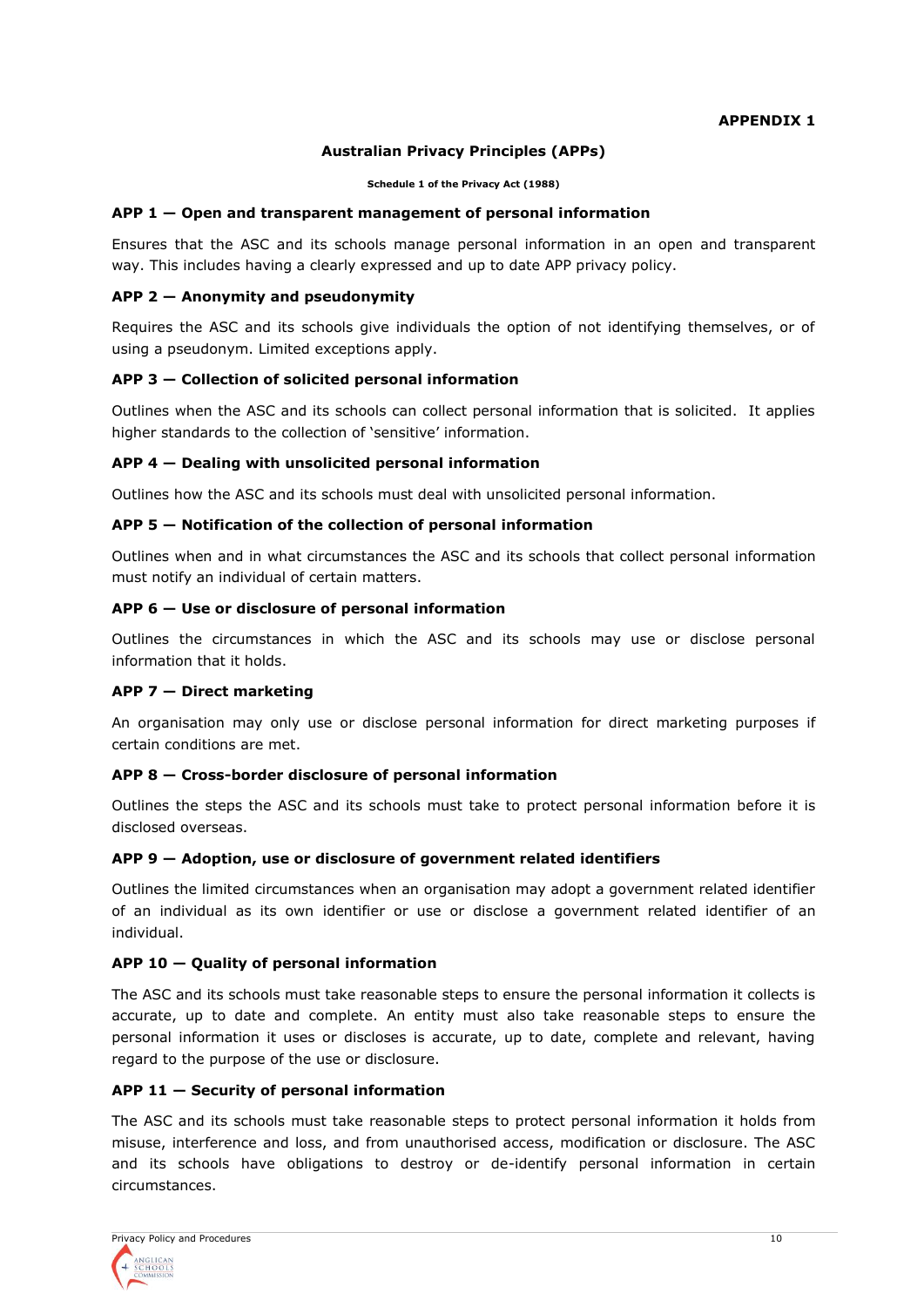# **APP 12 — Access to personal information**

Outlines the ASC and its schools' obligations when individuals request to be given access to personal information held about them by the ASC and its schools. This includes a requirement to provide access unless a specific exception applies.

# **APP 13 — Correction of personal information**

Outlines the ASC and its schools' obligations in relation to correcting the personal information it holds about individuals.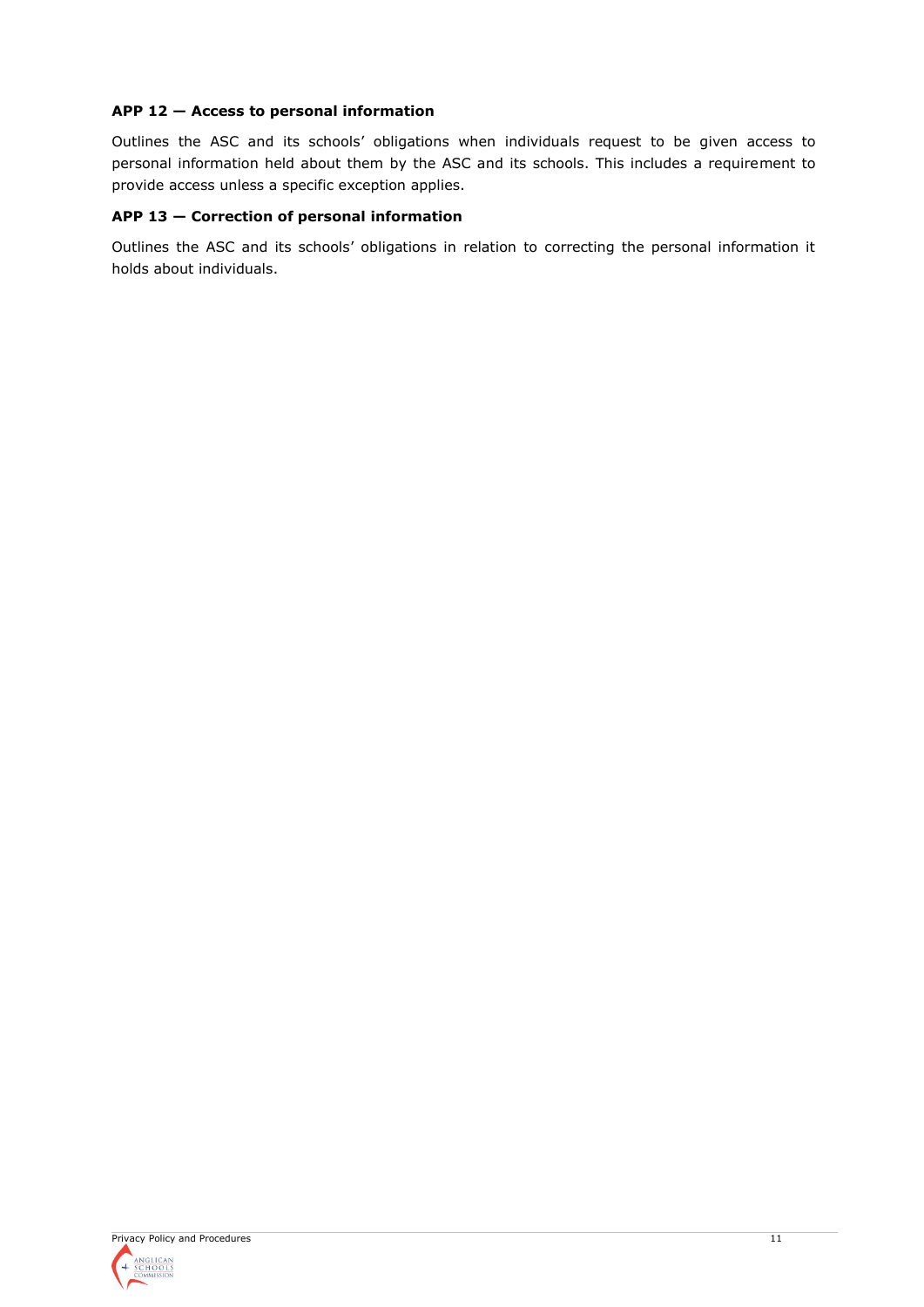# **Example of Good Privacy Governance**

The four steps that the OAIC expects organisations to take to ensure good privacy governance and compliance with the Privacy Act are:

# **STEP 1: EMBED**

To embed a culture of privacy, make a commitment to:

- treat personal information as a valuable asset to be respected, managed and protected. Outline how protecting personal information is important;
- appoint key roles and responsibilities for privacy management, including a senior member of staff with overall accountability for privacy. Also have staff responsible for managing privacy, including a key privacy officer, who are responsible for handling internal and external privacy enquiries, complaints, and access and correction requests;
- adopt a *'privacy by design'* approach whereby privacy compliance is considered when dealing with personal information right from the start, rather than being considered afterwards;
- allocate resources to support the development and implementation of a privacy management plan that aligns your business processes with your privacy obligations. Your plan should outline how you will implement and monitor the steps outlined in this Framework, and meet your goals or objectives for managing privacy;
- implement reporting mechanisms that ensure senior management are routinely informed about privacy issues;
- understand your privacy obligations. The *APP guidelines* provide guidance on how the OAIC will interpret the APPs and what matters it may take into account when exercising its functions and powers; and
- understand the role of the OAIC. The *Privacy regulatory action policy* explains the OAIC's approach to using its privacy regulatory powers and how it will communicate information.

# **STEP 2: ESTABLISH**

To establish good privacy practices, procedures and systems, make a commitment to:

- keep information about your business's personal information holdings (including the type of information you hold and where it is held) up to date. This includes information held offshore, or that is in the physical possession of a third party;
- develop and maintain processes to ensure you are handling personal information in accordance with your privacy obligations. Ensure these processes:
	- address the handling of information throughout the information lifecycle  $-$  prior to collection, once personal information has been collected, while you hold it and once it is no longer needed. Ensure additional consideration is given to areas you assess as having greater risk, including sensitive information and use of service providers, contractors, outsourcing arrangements and offshore storage;
	- clearly outline how staff are expected to handle personal information in their everyday duties. Tailor these processes to align with the different needs of different parts of your business, and how they use personal information.
- promote privacy awareness within your entity by integrating privacy into your induction and regular staff training programs (including short-term staff, service providers and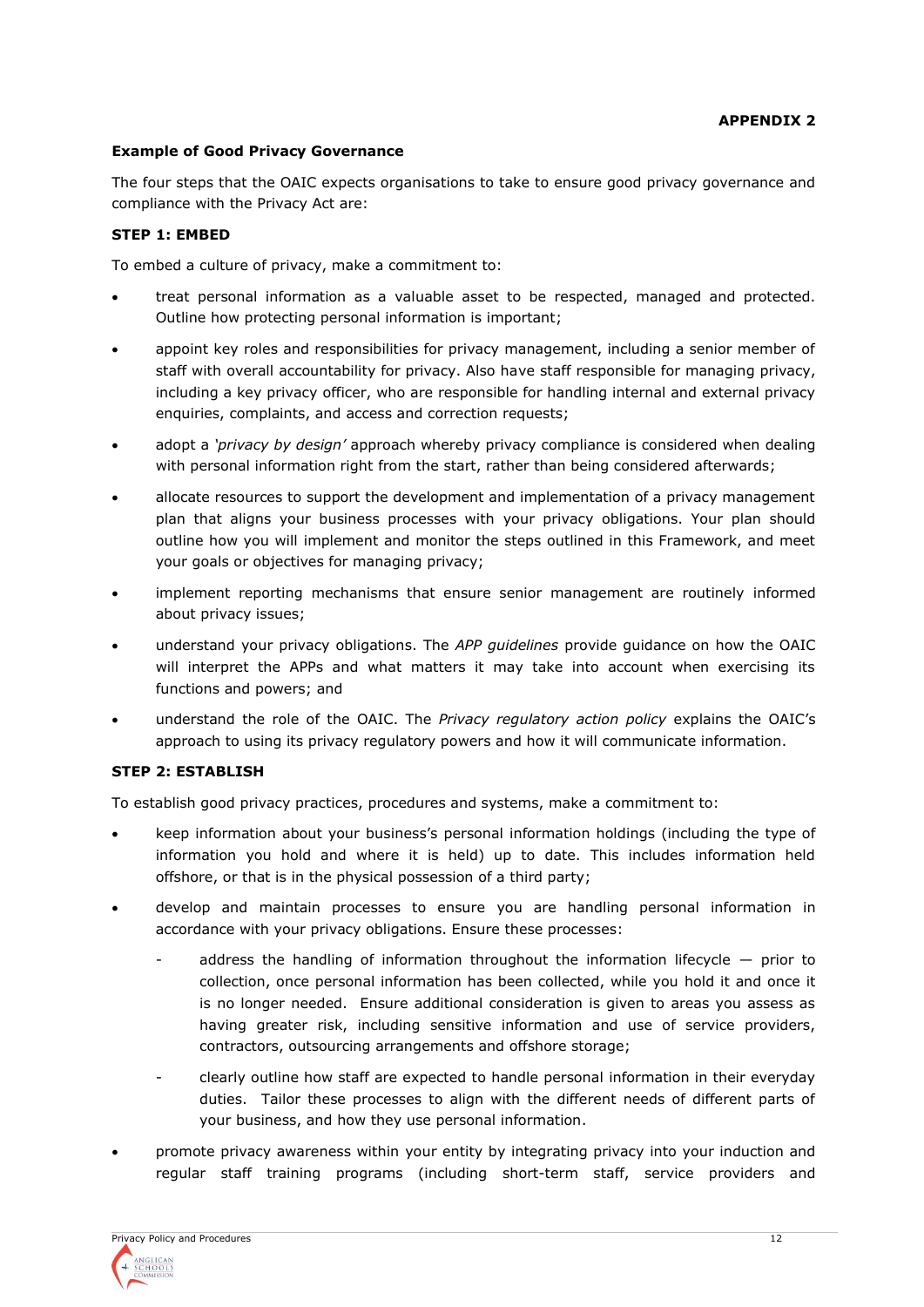contractors). This should include training staff on their privacy obligations and your processes. The OAIC has a number of *training resources* to help you with this;

- develop and implement a clearly expressed and up to date privacy policy. Ensure your privacy notices are also up to date and consistent with your privacy policy. The *Guide to developing an APP privacy policy* provides tips and a checklist to help you develop and assess your privacy policy;
- implement risk management processes that allow you to identify, assess and manage privacy risks across your business, including personal information security risks. The *Guide to securing personal information* provides steps and strategies you should consider taking to protect personal information, including privacy impact assessments, information security risk assessments and regular reviews of your personal information security controls;
- undertake privacy impact assessments for business projects or decisions that involve new or changed personal information handling practices (including implementing new technologies). The *Guide to undertaking privacy impact assessments* includes information on threshold assessments, which will help you determine whether a privacy impact assessment is necessary;
- establish processes for receiving and responding to privacy enquiries and complaints. The *Handling privacy complaints* resource provides information to help you address a privacy complaint;
- establish processes that allow individuals to promptly and easily access and correct their personal information; and
- develop a data breach response plan. The *Data breach notification — A guide to handling personal information security breaches* provides guidance to assist you respond effectively to data breaches.

# **STEP 3: EVALUATE**

To evaluate your privacy practices, procedures and systems, make a commitment to:

- monitor and review your privacy processes regularly. This could include assessing the adequacy and currency of your practices, procedures and systems, including your privacy policy and privacy notices, to ensure they are up to date and being adhered to;
- document your compliance with your privacy obligations, including keeping records on privacy process reviews, breaches and complaints. Ensure senior management and those with responsibility for privacy management are briefed on risks or issues identified;
- measure your performance against your privacy management plan. Regularly review your implementation of this Framework and your progress towards your objectives or goals; and
- create channels for both your staff and customers to provide feedback on your privacy processes, such as a suggestion box and feedback form.

# **STEP 4: ENHANCE**

To enhance your response to privacy issues, make a commitment to:

- use the results of your Step 3 evaluations to make changes to your practices, procedures and systems that improve your privacy processes. Track the performance of any new measures you implement;
- consider having your privacy processes externally assessed to identify areas for improvement;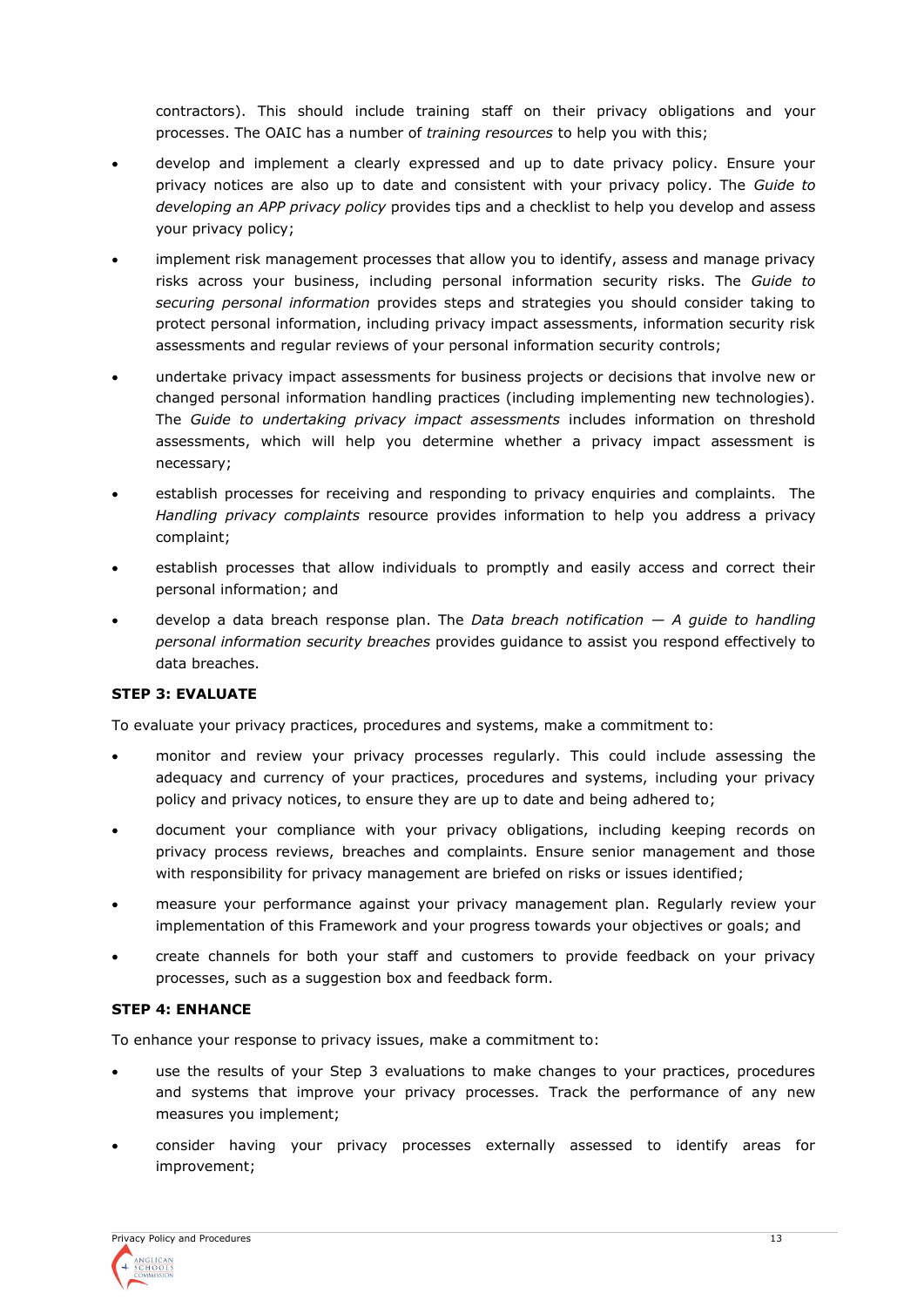- consider adopting good privacy practices that go beyond the requirements of the APPs, where appropriate. The *APP guidelines* and other *OAIC resources* provide examples of good privacy practices;
- keep informed of issues and developments in privacy law and changing legal obligations. Subscribe to the OAIC's news email list *OAICnet* for updates and participate in privacy seminars, including the *OAIC's webinars*;
- monitor and address new security risks and threats. Subscribe to *Stay Smart Online Alert Service* and follow the steps it suggests for ensuring online security, including implementing software updates and patches. The *Australian Cyber Security Centre* and *CERT Australia* provide guidance on cyber security issues;
- examine and address the privacy implications, risks and benefits of new technologies. Consider implementing privacy enhancing technologies that allow you to minimise and better manage the personal information you handle;
- introduce initiatives that promote good privacy standards in your business practices. Highlight examples of good personal information handling so that your staff know what is expected of them; and
- participate in Privacy Awareness Week and other privacy events. By bringing privacy into the spotlight, you will ensure your staff remain privacy aware.

**Source:** OAIC – Privacy management framework: enabling compliance and encouraging good practice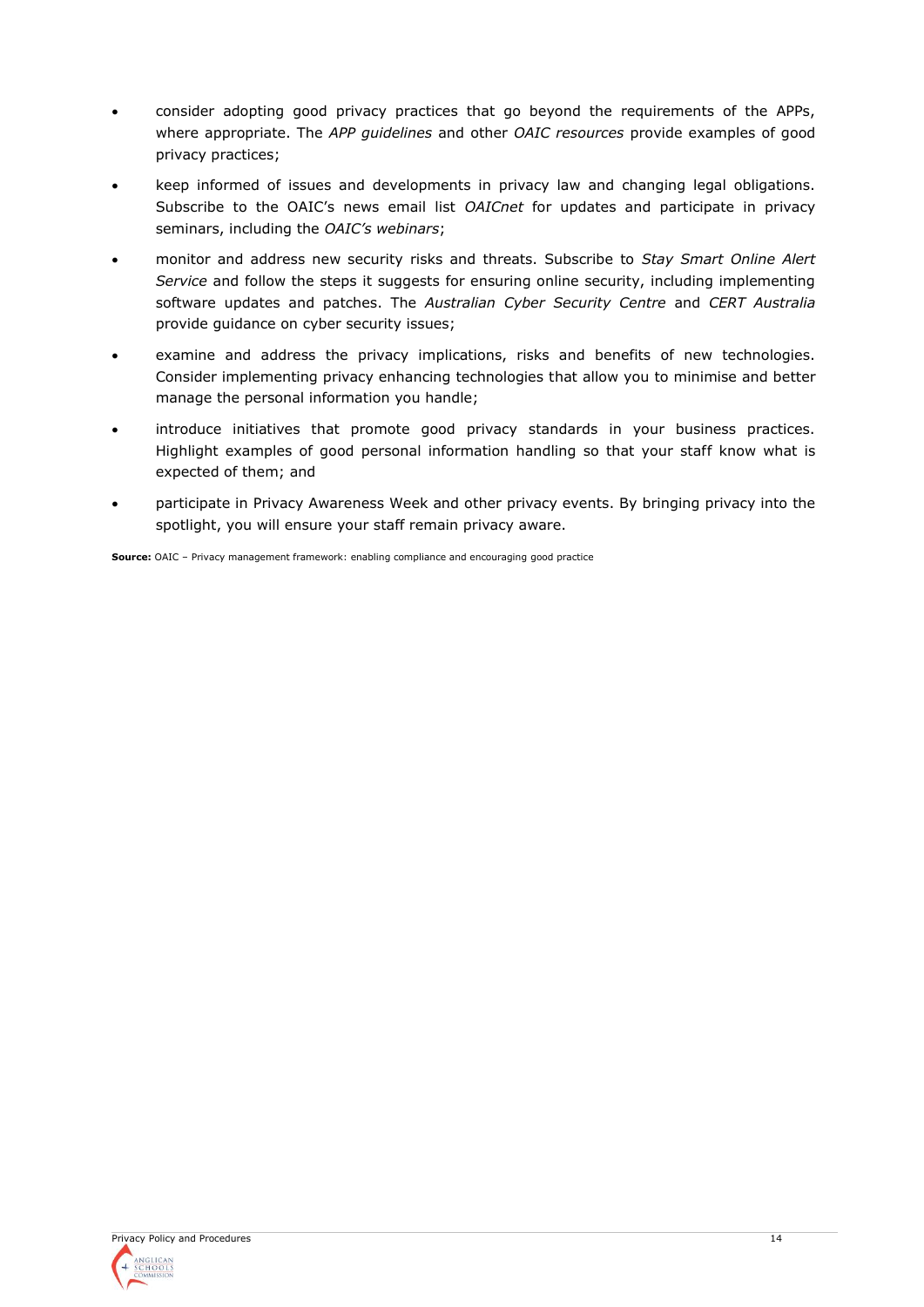#### **School Privacy Policy**

#### **Introduction**

This Privacy Policy sets out how [Insert School Name] (the School) manages personal information provided to or collected by it. The School is bound by the Australian Privacy Principles (APPs) contained in the Commonwealth Privacy Act 1988.

The School may, from time to time, review and update this Privacy Policy to take account of new laws and technology, changes to the School's operations and practices and to make sure it remains appropriate to the changing school environment.

#### **Employee records**

Employment records for past and present staff are exempt from the Privacy Act. However, where State or Territory health privacy legislation applies, we are still required to protect the privacy of employee health information. This Privacy Policy will apply in those circumstances.

#### **What is personal information?**

Personal information is information or an opinion that allows someone to identify the individual that the information or opinion is about. It can range from very detailed information such as medical records to other less obvious types of identifying information such as an email address. Personal information collected about students, parents/guardians (parents), job applicants, staff members, volunteers and contractors includes, but is not limited to, name, address and other contact details; date of birth; next of kin details; previous school; medical information; financial information; photographic images; attendance records; professional development history; complaint records and investigation reports and leave details.

#### *a. Sensitive information*

Sensitive information is a type of personal information that is given extra protection and must be treated with additional care. It includes any information or opinion about an individual's racial or ethnic origin, political opinions, membership of a political association, religious beliefs or affiliations, philosophical beliefs, government identifiers, nationality, country of birth, languages spoken at home, family court orders, membership of a professional or trade association, membership of a trade union, sexual preferences or practices, or criminal record. It also includes health information. Sensitive information will be used and disclosed only for the purpose for which it was provided or a directly related secondary purpose, unless you agree otherwise, of the use or disclosure of the sensitive information is allowed by law.

# *b. Unsolicited personal information*

Unsolicited personal information is personal information we receive that we have taken no active steps to collect such as an employment application sent to us by an individual on their own initiative, rather than in response to a job advertisement. We may keep records of unsolicited personal information if the Privacy Act permits it (for example, if the information is reasonably necessary for one or more of our functions or activities). If not, we will destroy or de-identify the information as soon as practicable, provided it is lawful and reasonable to do so.

# **What kind of personal information do we collect?**

We will only collect personal information that is relevant to our relationship with the individual. The type of personal information we collect, and hold includes, sensitive and unsolicited personal information, about: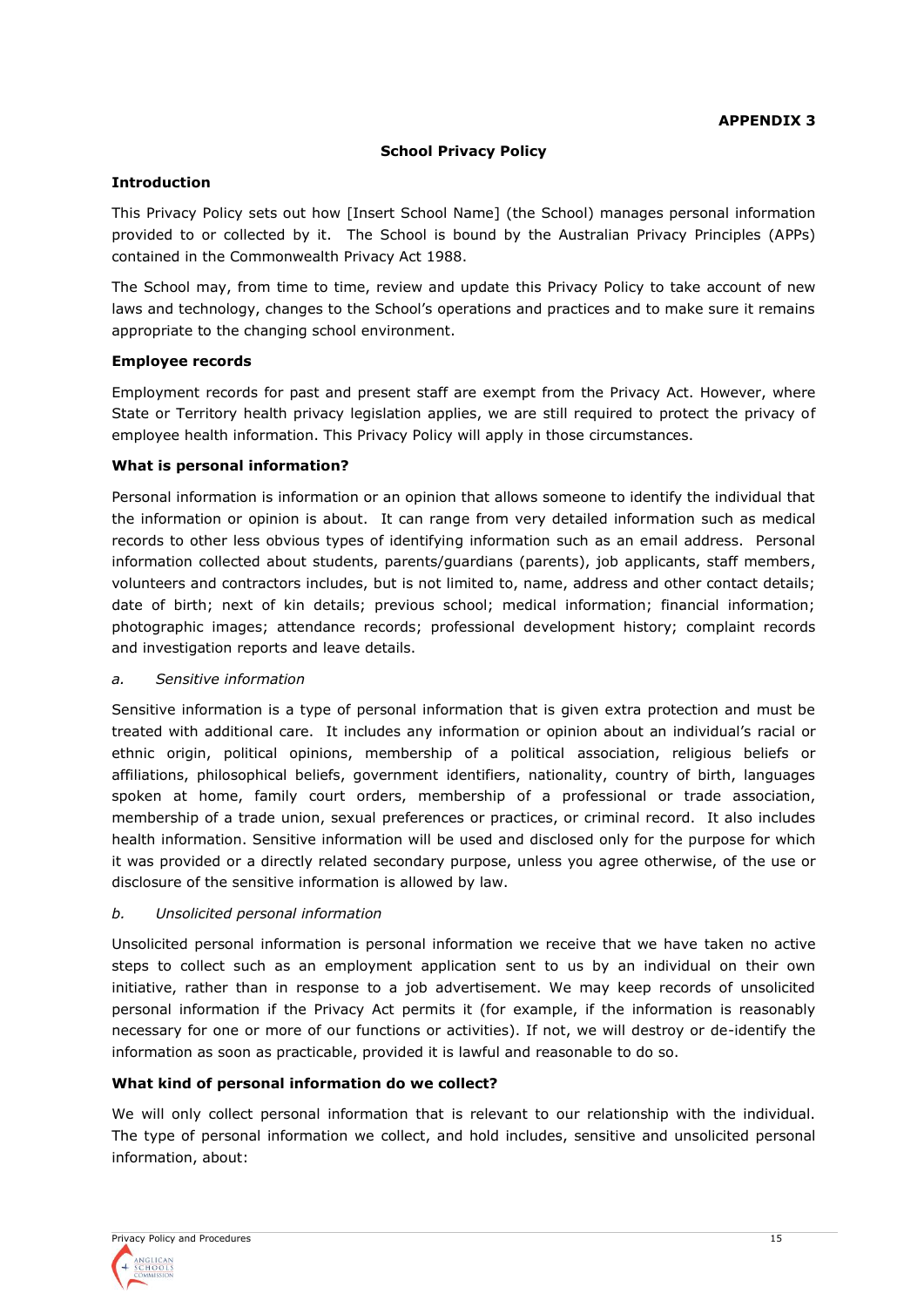- pupils and parents or guardians before, during and after the course of the student's enrolment at the School;
- job applicants, staff members, volunteers and contractors; and
- other people who come into contact with the School.

#### **Why do we collect personal information?**

The School uses the personal information provided to it, for the primary purpose of education, and for such other secondary purposes as are related to education and reasonably expected, or to which you have consented. This includes satisfying both the needs of parents and the needs of the student throughout the whole period the student is enrolled at the School.

The primary purpose for which the School uses personal information includes, but is not limited to:

- keeping parents informed about matters related to their child's schooling through correspondence, newsletters and magazines;
- day-to-day administration;
- looking after students' educational, social, emotional and medical well-being;
- satisfying the School's legal obligations and allowing the School to discharge its duty of care;
- performing research and statistical analysis;
- protecting the security of our offices, staff, students, visitors and the property held on our premises;
- recruiting staff and contractors to assess and (if successful) to engage the applicant or contractor, as the case may be;
- seeking donations or marketing the School including direct marketing, campaigns, events and competitions.

We may also collect, hold, use and disclose personal information for other purposes, explained at the time of collection, which are required or authorised by or under law or for which permission has been provided.

#### **Volunteers**

Personal information about volunteers who assist the Schools in its functions or conduct associated activities, such as alumni associations, the ASC Board and school council or committee members, is collected to enable the ASC, schools and the volunteers to work together.

#### **Direct marketing and fundraising**

We may use your personal information to let you know about our products and services. We may contact you for these purposes in a variety of ways, including by mail, email, SMS or telephone. Sensitive information will not be used for direct marketing or fundraising without your consent.

The School treats marketing and the seeking of donations for the future growth and development of the School as an important part of ensuring that the School continues to be a quality-learning environment in which both students and staff thrive. Personal information held by the School maybe disclosed to an organisation that assists in the School's fundraising.

Where you have consented to receiving marketing communications from us, your consent will remain current until you advise us otherwise. However, you can opt out at any time, by:

• contacting us – either via the contact details provided on the communication received, or via the details at the end of this Policy;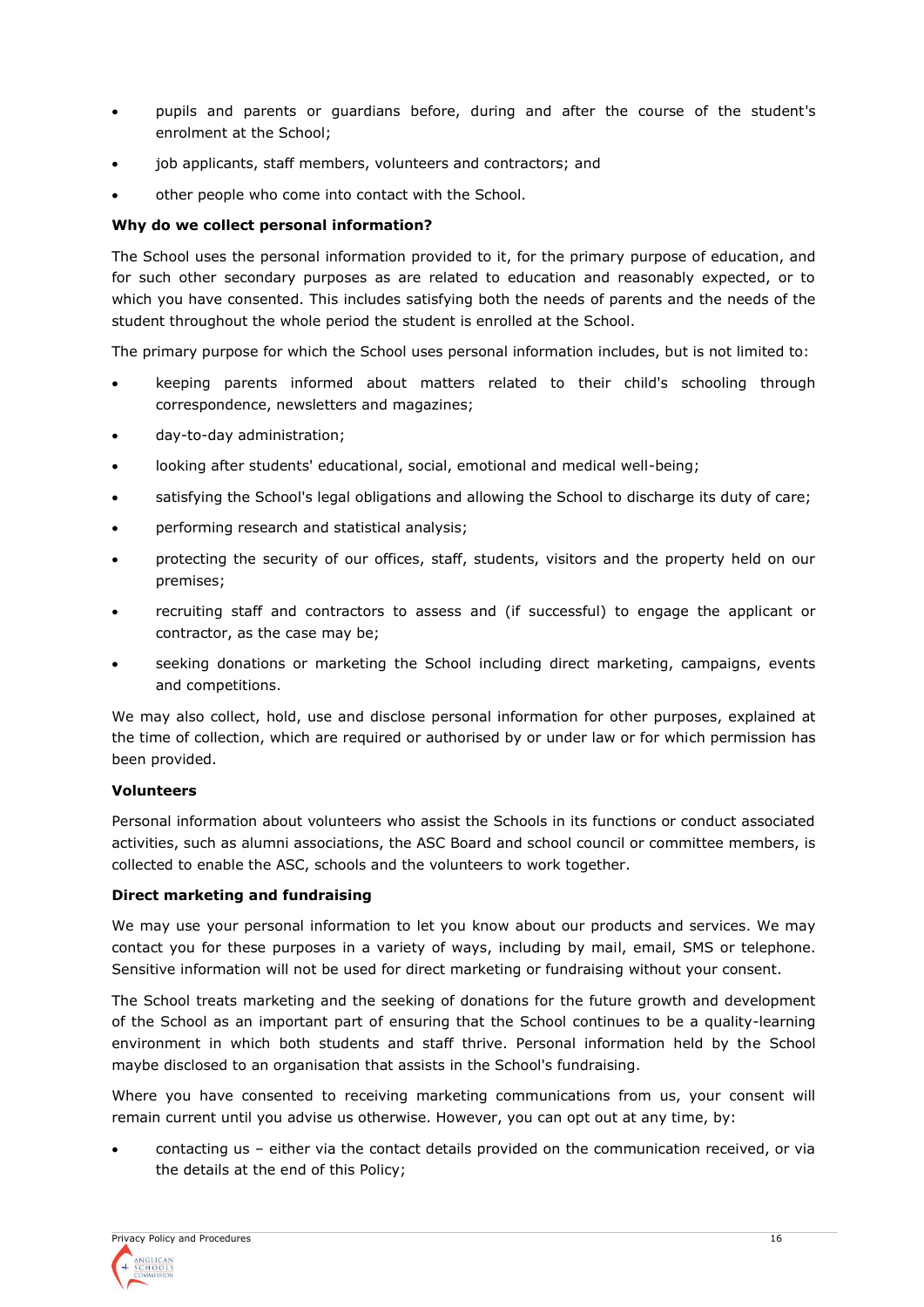- advising us if you receive a marketing call that you no longer wish to receive these calls; or
- using the unsubscribe facility that we include in our commercial electronic messages.

If we have collected personal information that we use to send you marketing communications from a third party, you can ask us to notify you of our information source and we will provide this unless this is unreasonable or impracticable.

# **Exception in relation to related schools**

The Privacy Act allows the School, being legally related to other ASC schools, to share personal (but not sensitive) information. Other ASC schools may then only use personal information for the purpose for which it was originally collected. This allows ASC schools to transfer information between them, for example, when a pupil transfers from an ASC school to another ASC school.

# **To whom may we disclose your personal information?**

From time to time external organisations will have access to the School's data as part of the maintenance of the School's on-site information systems. These organisations can have incidental access to personal information, but they are contractually bound not to copy or disclose any information stored in our systems and the Commonwealth Privacy Act also binds these Australian organisations.

We may share your personal information with third parties where appropriate for the purposes set out under Why Do We Collect Personal Information including, but not limited to:

- other schools and teachers at those schools;
- government departments;
- the school's local diocese and the parish, other related church agencies/entities, and schools with other Dioceses/other Dioceses;
- the Schools local parish;
- assessment and educational authorities;
- people providing administrative and financial services to the School;
- health professionals;
- third parties providing services to the School, including: visiting teachers, sport and other cocurricular coaches, teachers, counsellors and collection agencies;
- recipients of our newsletters and magazines;
- pupils' and parents or guardians;
- anyone you authorise the School to disclose information to; and
- anyone to whom we are required or authorised to disclose the information by law, including child protection laws.

# **Sending information overseas**

We may disclose personal information to parties located overseas in the following situations:

- Parents and guardians of students who live overseas, including host families for students on exchange.
- Promotional material will be posted on the School's official social media accounts. Otherwise, staff members are not permitted to copy any personal information about anyone in the School community to any social media sites.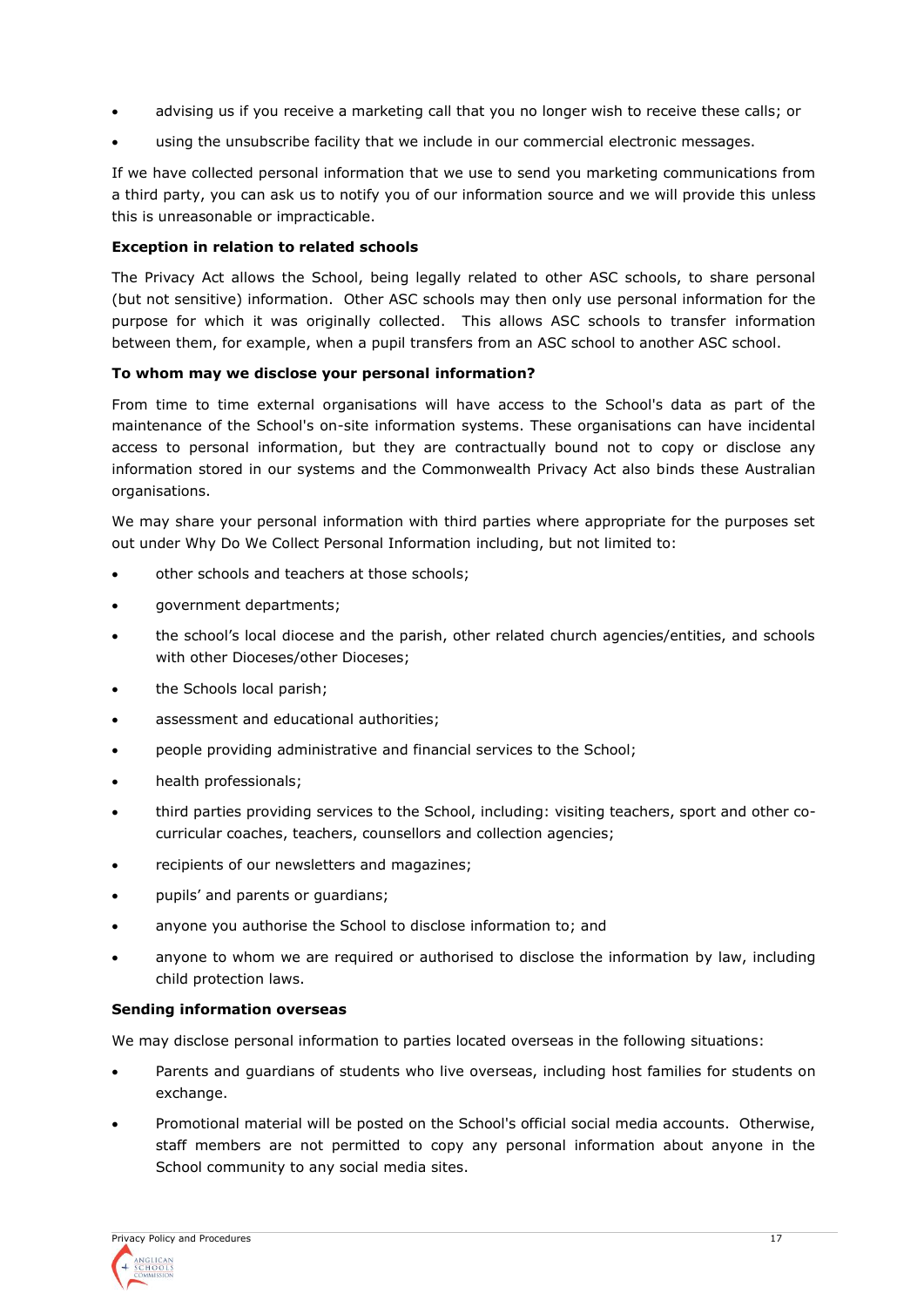- The School will use cloud-based services, which require some personal information to be sent to data centres external to Australia. Only organisations that have similar regulatory requirements as that of the Commonwealth Privacy Act are used. One such example is an email service that sends bulk email to our parents. In this situation, only the parents' names and email addresses are uploaded. No information is provided that is irrelevant to the operation.
- Individual staff will also use cloud-based services as part of the day-to-day management or assessment of the students in their care. Examples of such services include Office 365, DropBox and Google Docs.
- As part of the day-to-day management or assessment of the students, individual staff will use School-owned Apple devices that synchronise and backup to Apple's iCloud.

# **How do we collect personal information?**

When we collect personal information about you, we will take reasonable steps to outline why we are collecting the information, whether it will be shared and if it is shared, with whom.

We collect personal information in a number of ways, including but not limited to:

- in person for example, at information mornings or through the School administration;
- from the School website;
- over the telephone;
- face-to-face meetings;
- through hard copy and electronic correspondence, such as letters and emails;
- on forms, both hard copy and electronic for example, enrolment applications;
- through security cameras;
- from third parties, including doctors and other health professionals.

In some circumstances, the School may be provided with personal information about an individual from a third party; for example: a report provided by a medical professional, a reference from another school or a photograph from the School-appointed photographer. When provided with unsolicited personal information this information will be kept, either destroyed or de-identified as described under unsolicited personal information.

# **If you don't provide us with your personal information**

We will provide individuals with the option of not identifying themselves, or of using a pseudonym, when dealing with us, if it is lawful and practicable to do so.

In some cases, however, if you do not provide us with your personal information when requested, we may not be able to provide you with the product or service that you are seeking. If the School requests personal information about a student or parent, which parents are unwilling to provide, the School may not be able to enrol or continue the enrolment of a student.

# **Consent and rights of access to the personal information of students**

The School respects every parent's right to make decisions concerning their child's education. Generally, the School will refer any request for consent and notices in relation to the personal information of a student to the student's parents or guardians. The School will treat consent given by parents or guardians as consent given on behalf of the student and notice to parents or guardians will serve as notice given to the student.

Individuals may seek access to personal information held by the School about them or their child by contacting the Privacy Officer. However, there will be occasions when access is denied – i.e. when release of the information would have an unreasonable impact on the privacy of others or when the release may result in a breach of the School's duty of care to the student.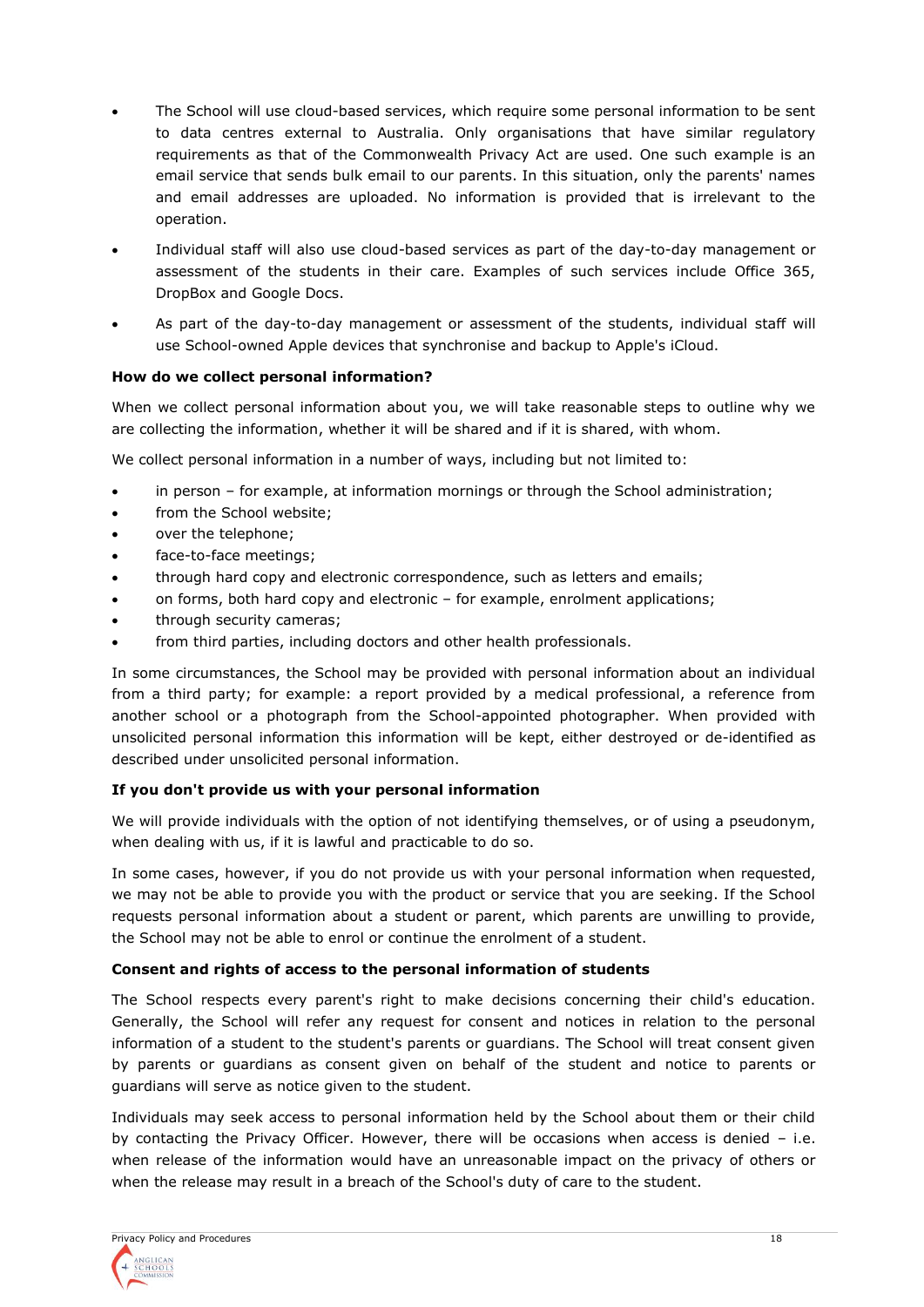Before releasing information, the School may require you to verify your identity and specify the information you require. The School may charge a fee to cover the cost of verifying your application and locating, retrieving, reviewing and copying any material requested. If the information sought is extensive, the School will advise the likely cost in advance.

The School may, at its discretion, on the request of a student, grant that student access to information held by the School about them, or allow a student to give or withhold consent to the use of their personal information independently of their parents or guardians. This would normally be done only when the student involved has reached 18 years of age, but the School could do so in other circumstances when the maturity of the student and/or the student's personal circumstances so warranted.

# **Use of government related identifiers**

We will not:

- use a government-related identifier of an individual (such as a Medicare number or driver's licence number) as our own identifier of individuals;
- otherwise use or disclose such a government-related identifier, unless this is permitted by the Privacy Act (for example, use of an identifier to verify an individual's identity, or uses or disclosures required or authorised by or under an Australian law.

# **How do we manage and make secure personal information?**

The School staff are required to respect the confidentiality of students and parents' personal information and the privacy of individuals.

We hold personal information in a number of ways, including in hard copy documents, electronic databases, email contact lists, and in paper files. We take reasonable steps to.

- make sure that the personal information that we collect, use and disclose is accurate, up-todate and complete and (in the case of use and disclosure) relevant;
- protect the personal information that we hold from misuse, interference and loss and from unauthorised access, modification or disclosure; and
- destroy or permanently de-identify personal information that is no longer needed for any purpose that is permitted by the APPs.

You can help us keep your information up-to-date, by letting us know about any changes to your details, such as your name, address, postal address, email address or telephone number. The APPs require the School not to store personal information longer than is necessary.

# **Notification of Data Breach**

If the school discloses your personal information without your permission and not in accordance with this policy, and such breach is likely to result in serious harm, we will notify you and the Office of the Australian Information Commissioner (OAIC). If there is unauthorised access to our information systems and this breach is likely to result in harm, we will notify you and the OAIC.

This notification will include a description of the breach, the kinds of information concerned and the steps to be taken because of the data breach.

If we are unable to notify individuals, we will publish a statement on our website and take reasonable steps to publicise the contents of this statement.

# **Correction of personal information**

Please contact our Privacy Officer (details below) if you would like to access or correct the personal information that we currently hold about you. We may ask you to verify your identity before

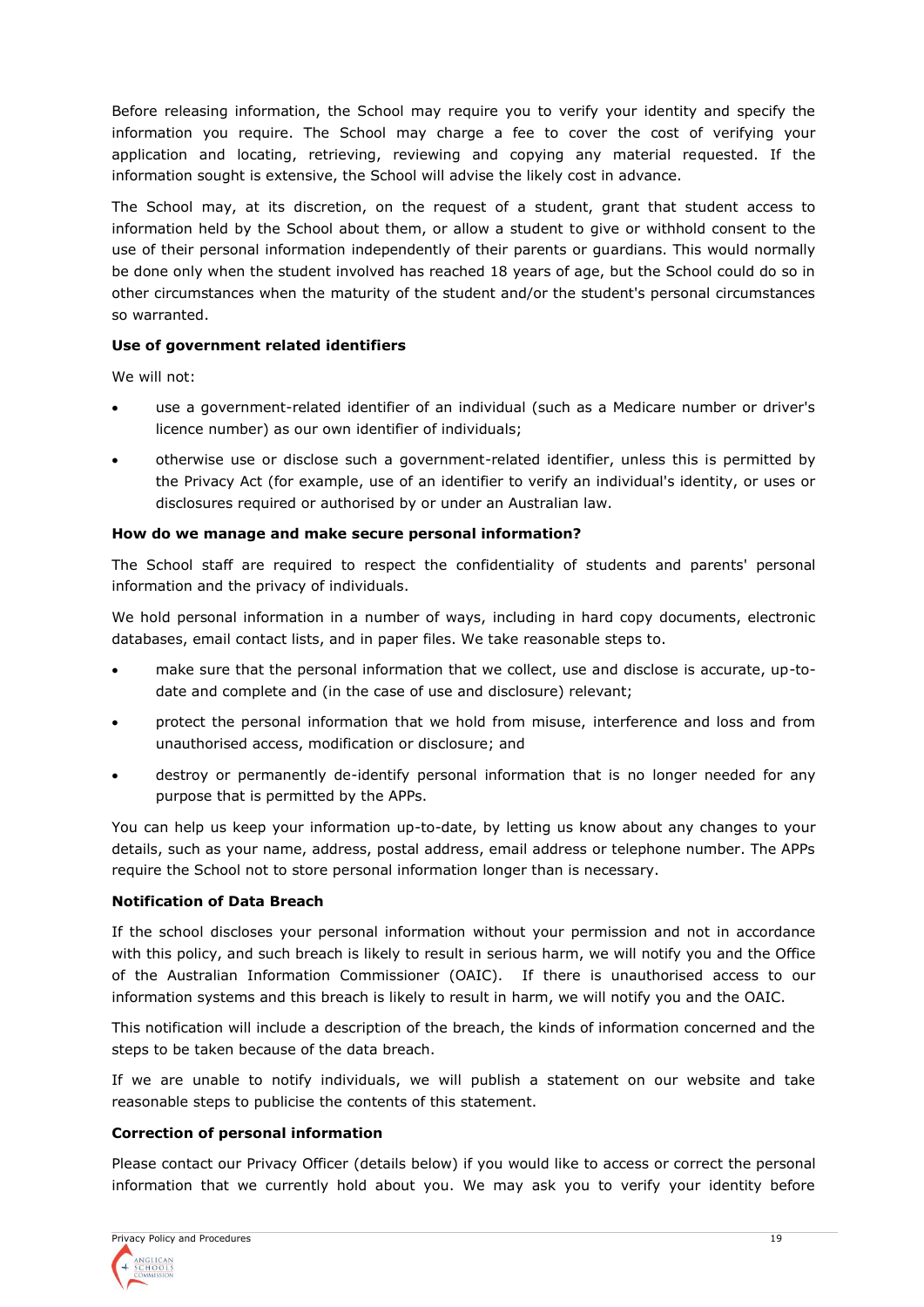processing any access or correction requests, to make sure that the personal information we hold is properly protected.

# **Complaints**

If you have a complaint about how we have collected or handled your personal information, please contact our Privacy Officer (details below). Our Privacy Officer will endeavour in the first instance to deal with your complaint and take any steps necessary to resolve the matter in a timely manner.

If you are unhappy with our response, you can refer your complaint to the Office of the Australian Information Commissioner or, in some instances, other regulatory bodies, such as the Australian Communications and Media Authority.

# **Contact details**

Please contact the School if you have any queries about the personal information that the School holds or the way that we handle your personal information.

Postal Address:

**Privacy Officer**

**[Insert School Address]:**

**[Insert Email]:**

# **[Insert Telephone]:**

Additional general information about privacy is available on the website of the Office of the Australian Information Commissioner at www.oaic.gov.au or by calling the OAIC's enquiry line at 1300 363 992.

# **Changes to our Privacy Policy**

This Privacy Policy is subject to change at any time. Please check our Privacy Policy on our website **[insert website]** regularly for any changes.

This Privacy Policy was last reviewed: **August 2019**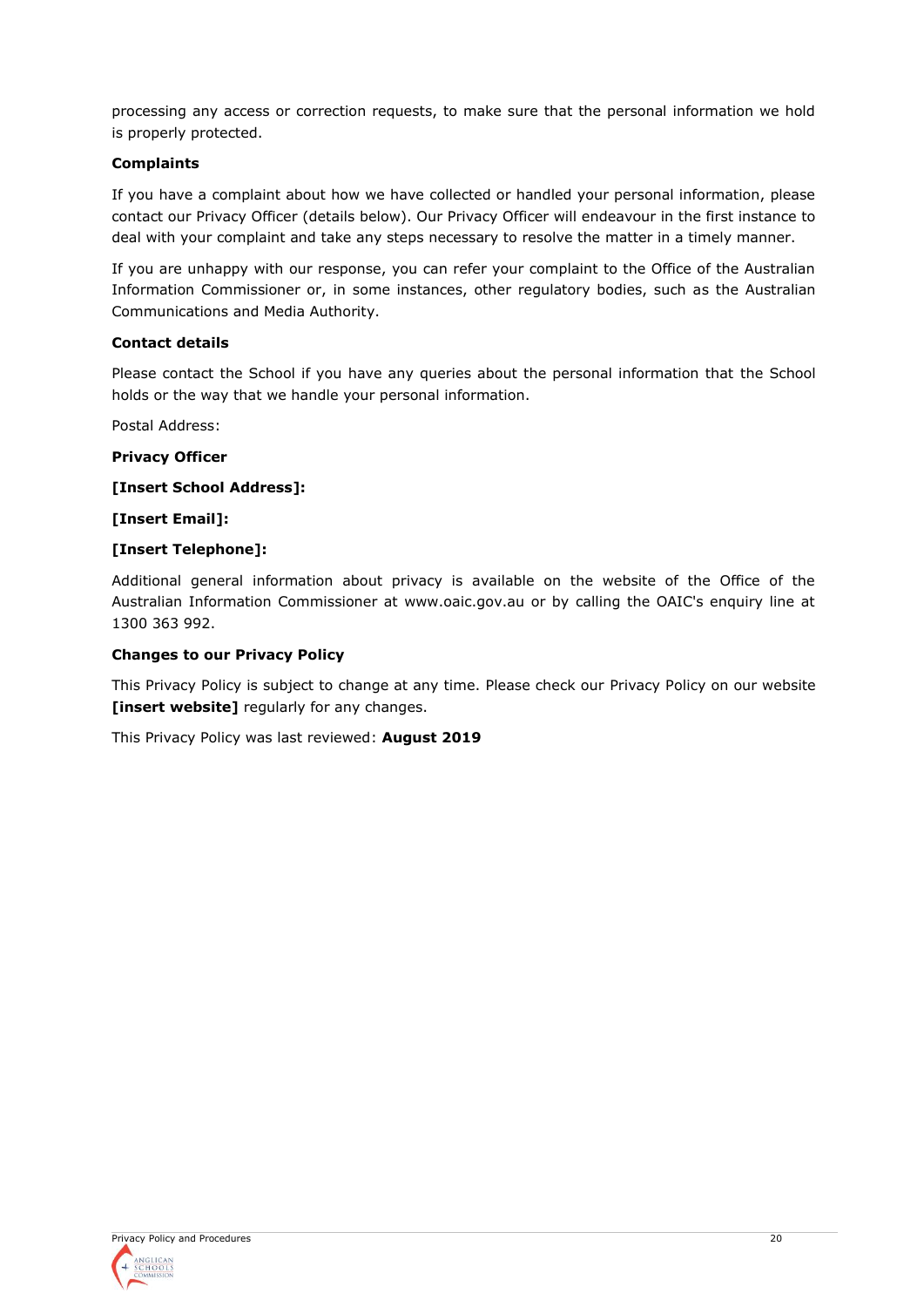#### **Managing a Data Breach - Procedures**

Once it is determined that a data breach has occurred, the following steps must be taken:

**STEP 1:** Contain the Privacy Breach and do a preliminary assessment

- a. Immediately notify the Privacy Officer. This notification should include (if known at this stage) the time and date the suspected Privacy Breach was discovered, the type of personal information involved, the cause and extent of the Privacy Breach, and who may be affected by the Privacy Breach.
- b. The Privacy Officer must take any immediately available steps to contain the Privacy Breach (e.g. contact the IT department, if practicable, to shut down relevant systems or remove access to the systems).
- c. In containing the Privacy Breach, evidence should be preserved that may be valuable in determining the cause of the Privacy Breach. This is particular relevant if there is a Privacy Breach involving information security.
- d. The Privacy Officer must consider if there are any other steps that can be taken immediately to mitigate the harm an individual may suffer from the Privacy Breach.
- e. The Privacy Officer must make a preliminary assessment of the risk level of the Privacy Breach. This will involve an analysis of the risks involved. The following table sets out examples of the different risk levels.

| <b>Risk Level</b> | <b>Description</b>                                                                                                                            |  |  |  |  |
|-------------------|-----------------------------------------------------------------------------------------------------------------------------------------------|--|--|--|--|
| <b>High</b>       | Large sets of personal information or highly sensitive personal information<br>(such as health information) have been leaked externally.      |  |  |  |  |
| Medium            | Loss of some personal information records and the records do not contain<br>sensitive information.                                            |  |  |  |  |
|                   | Low Risk Privacy Breach, but there is an indication of a systemic problem<br>in processes or procedures.                                      |  |  |  |  |
| Low               | A few names and school email addresses accidentally disclosed to trusted<br>third party (e.g. where email accidentally sent to wrong person). |  |  |  |  |
|                   | Near miss or potential event occurred. No identified loss, misuse or<br>interference of personal information.                                 |  |  |  |  |

- f. The Privacy Officer must consider if the affected individuals should be notified immediately to mitigate the risk of serious harm to the individuals.
- g. The Privacy Officer must escalate **High Risk** and **Medium Risk** Privacy Breaches to the Principal, Chair of the School Council and ASC CEO.
- h. If there could be media or stakeholder attention as a result of the Privacy Breach, it must be escalated to the Principal, Chair of the School Council and ASC CEO.
- i. If appropriate, the school should consider developing a communications or media strategy to manage public expectations and media interest.
- j. If a Privacy Breach creates a real risk of serious harm to the individual, the affected individuals (and their parents if the affected individuals are students) and the OAIC should be notified.

**STEP 2:** Evaluate the risks associated with the Privacy Breach

a. The Privacy Officer must take any further steps available to contain the Privacy Breach and mitigate harm to affected individuals.

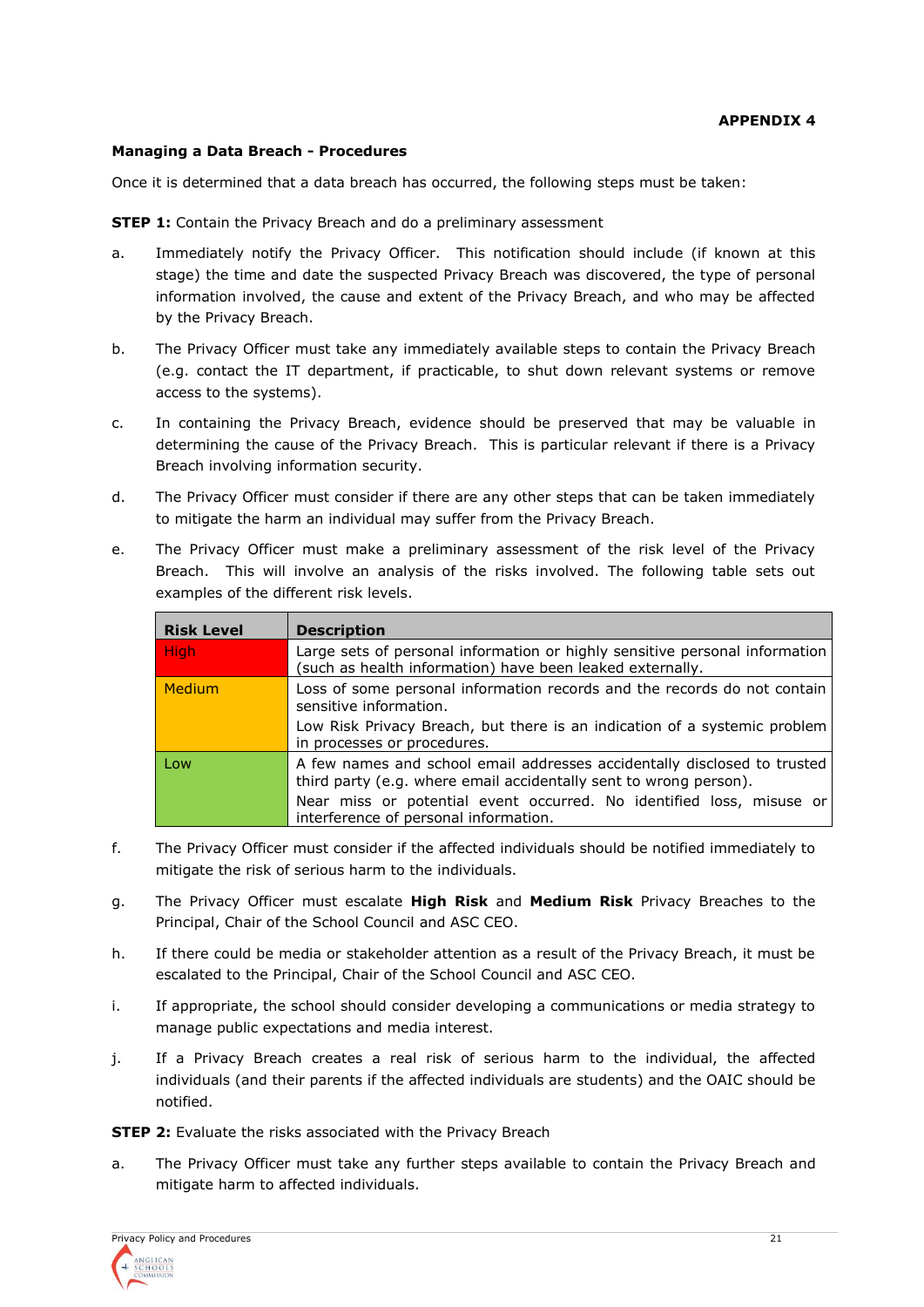- b. The Privacy Officer must evaluate the risks associated with the Privacy Breach by:
	- identifying the type of personal information involved in the Privacy Breach;
	- identifying the date, time, duration, and location of the Privacy Breach;
	- establishing the extent of the Privacy Breach (number of individuals affected);
	- establishing who the affected, or possibly affected, individuals are;
	- identifying what is the risk of harm to the individual/s and the extent of the likely harm (e.g. what was the nature of the personal information involved);
	- establishing what the likely reoccurrence of the Privacy Breach is;
	- considering whether the Privacy Breach indicates a systemic problem with practices or procedures;
	- assessing the risk of harm to the School and the ASC; and
	- establishing the *likely* cause of the Privacy Breach.
- c. The Privacy Officer should assess priorities and risks based on what is known.
- d. The Privacy Officer does not need to consider a particular matter above if this will cause significant delay in proceeding to **STEP 3**.
- e. The Privacy Officer should regularly update the Chair of the School Council, Principal and ASC CEO regarding incident status.

**STEP 3:** Consider Privacy Breach notifications

- a. The ASC and its schools are required to notify individuals of specific data breaches that affect them and notify the OAIC. When managing a data breach, the ASC and its schools need to determine whether it is an eligible data breach:
	- Does the breach meet one of the following criteria:
		- Unauthorised access personal information held by the school is accessed by someone who is not permitted;
		- Unauthorised disclosure personal information held by the school is disclosed or made visible to others outside of the school;
		- Loss accidental or inadvertent loss of personal information held by the school.
	- Would the data breach likely result in serious harm to an individual whose personal information was part of the data breach? Examples of serious harm may include:
		- Identity theft;
		- Significant financial loss by the individual;
		- **•** Threats to an individual's physical safety;
		- **■** Loss of business or employment opportunities;
		- **■** Humiliation, damage to reputation or relationships;
		- Workplace or social bullying or marginalisation.

Once it is determined that an eligible data breach has occurred, the ASC and its schools will:

- b. Prepare a statement in accordance with the Act. The statement will set out:
	- **-** The identity and contact details of the school;
	- **-** A description of the data breach that the school has reasonable grounds to believe has happened;
	- **-** The kind/s of information concerned; and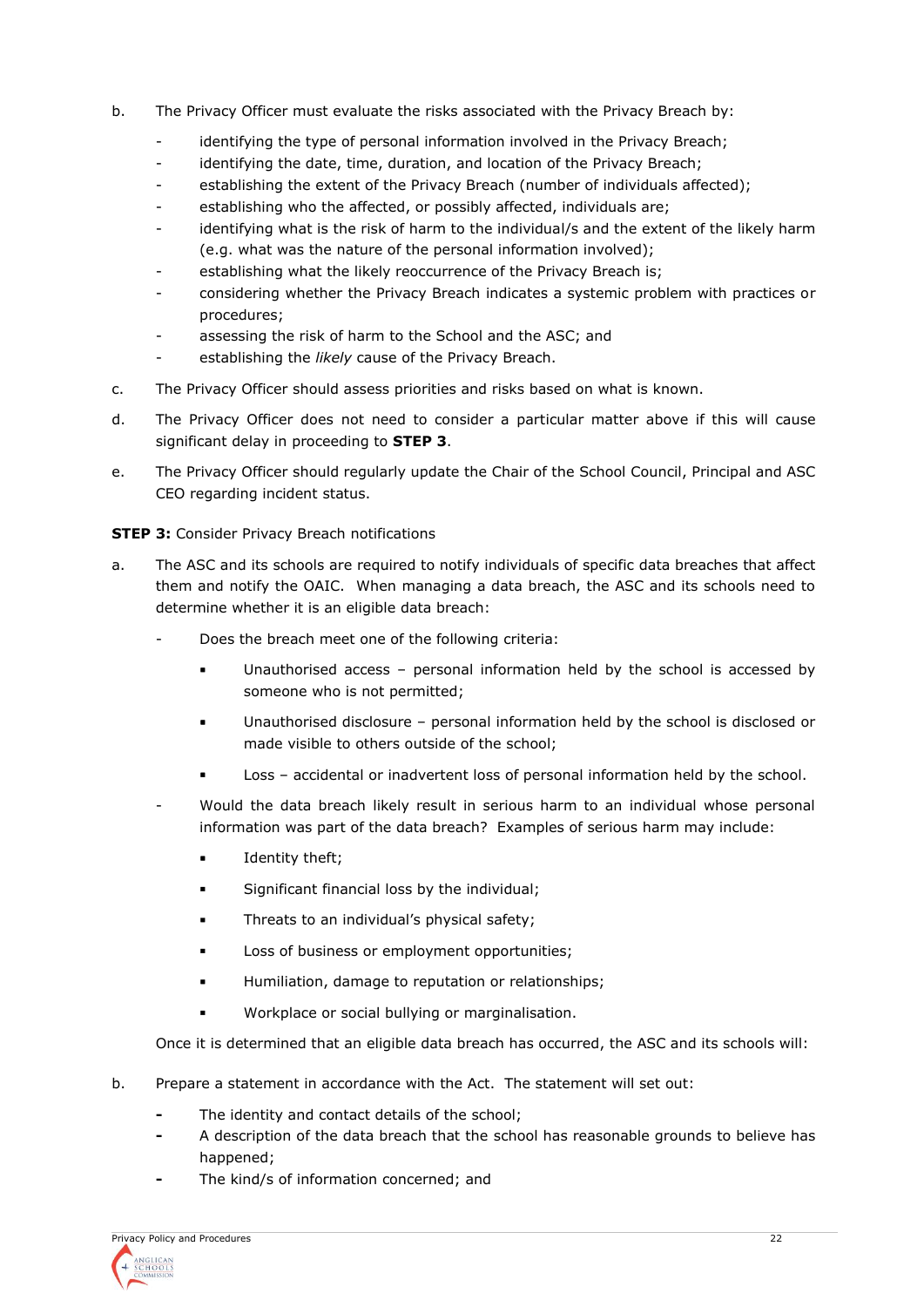- **-** The recommendations about the steps that individuals should take in response to the data breach that the entity has reasonable grounds to believe has happened.
- c. Give a copy of the statement to the OAIC as soon as practicable after the school becomes aware of the data breach;
- d. Notify individual(s) as soon as practicable. There are three options for notifying individuals at risk of serious harm, depending on what is practicable for the school:
	- **-** notify each of the individuals to whom the relevant information relates all individuals whose personal information was part of the data breach; or
	- **-** notify only those individuals who are at risk of serious harm from the eligible data breach – particular individual or specific subset of individuals involved in an eligible data breach; or
	- **-** publish a copy of the statement on its website and take reasonable steps to make the statement public. This may be the preferred approach where the data breach affects both past and present students.
- e. Record the data breach in the Notifiable Breach Register.

**STEP 4:** Take action to prevent future Privacy Breaches

- a. The Privacy Officer must enter details of the Privacy Breach and response taken into a Privacy Breach register. The Privacy Breach register must be reviewed each year to identify any reoccurring Privacy Breaches.
- b. The Principal must conduct a post-breach review to assess the effectiveness of the School's response to the Privacy Breach and the effectiveness of the Privacy Breach Response Process.
- c. The Privacy Officer must, if necessary, make appropriate changes to policies, procedures and staff training practices, including updating this Privacy Breach Response Protocol.
- d. The Privacy Officer must, if appropriate, develop a prevention plan to address any weaknesses in data handling that contributed to the Privacy Breach and conduct an audit to ensure the plan is implemented.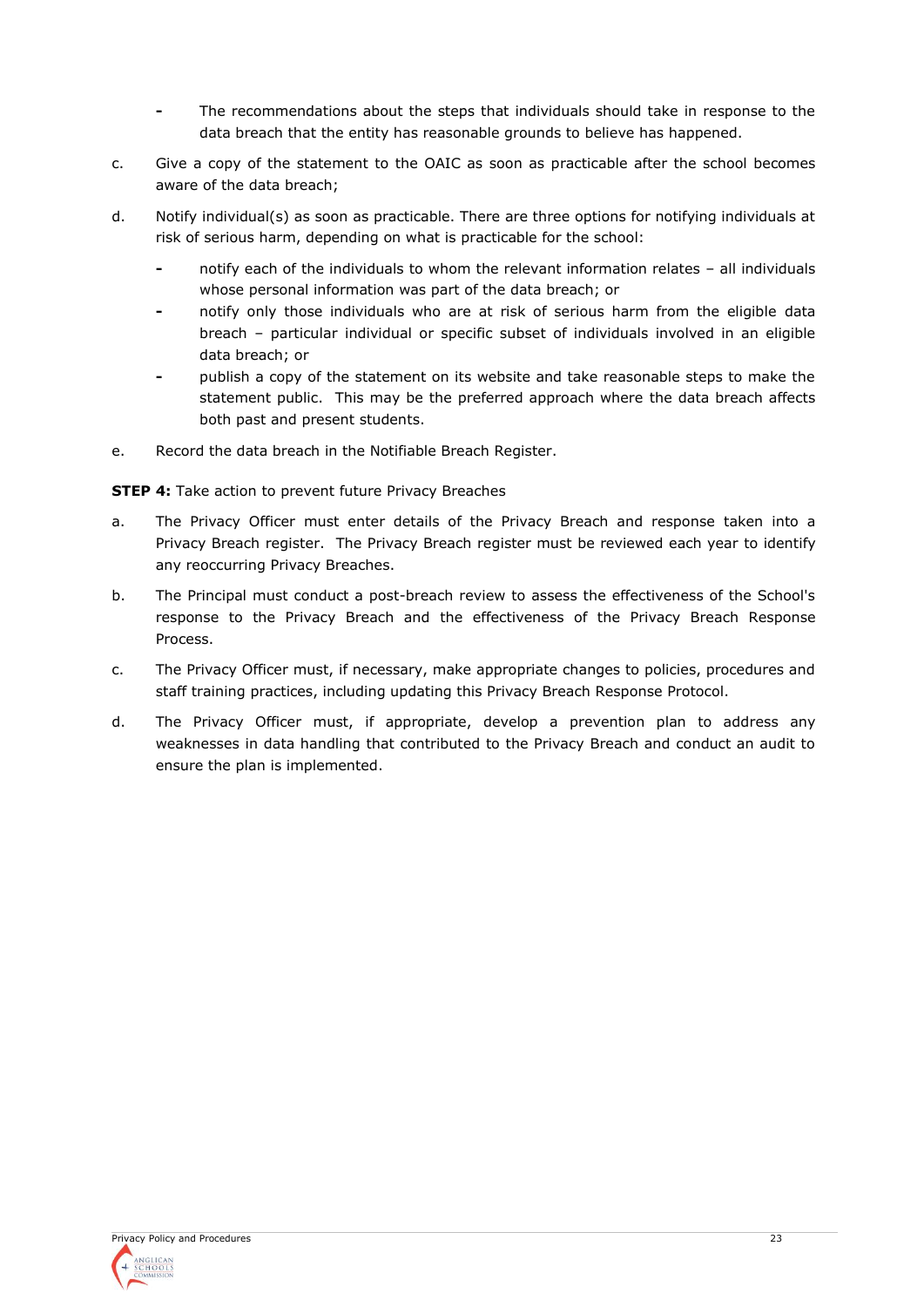#### **APPENDIX 5**

# **EXAMPLE: [School] Notifiable Data Breach Register**

| <b>Number</b>  | <b>Date</b> | <b>Description of Breach</b> | <b>Action Taken to Resolve Breach</b> | <b>Reported<br/>to OAIC</b> | Reported<br>to School<br>Council<br>Chair | <b>Reported<br/>to ASC</b><br><b>CEO</b> | <b>Status</b> |
|----------------|-------------|------------------------------|---------------------------------------|-----------------------------|-------------------------------------------|------------------------------------------|---------------|
| $\mathbf{1}$   |             |                              |                                       |                             |                                           |                                          |               |
| $\overline{2}$ |             |                              |                                       |                             |                                           |                                          |               |
| $\mathsf{3}$   |             |                              |                                       |                             |                                           |                                          |               |
| $\overline{4}$ |             |                              |                                       |                             |                                           |                                          |               |
| 5 <sup>5</sup> |             |                              |                                       |                             |                                           |                                          |               |
|                |             |                              |                                       |                             |                                           |                                          |               |
|                |             |                              |                                       |                             |                                           |                                          |               |
|                |             |                              |                                       |                             |                                           |                                          |               |
|                |             |                              |                                       |                             |                                           |                                          |               |
|                |             |                              |                                       |                             |                                           |                                          |               |
|                |             |                              |                                       |                             |                                           |                                          |               |
|                |             |                              |                                       |                             |                                           |                                          |               |
|                |             |                              |                                       |                             |                                           |                                          |               |
|                |             |                              |                                       |                             |                                           |                                          |               |
|                |             |                              |                                       |                             |                                           |                                          |               |
|                |             |                              |                                       |                             |                                           |                                          |               |
|                |             |                              |                                       |                             |                                           |                                          |               |
|                |             |                              |                                       |                             |                                           |                                          |               |
|                |             |                              |                                       |                             |                                           |                                          |               |
|                |             |                              |                                       |                             |                                           |                                          |               |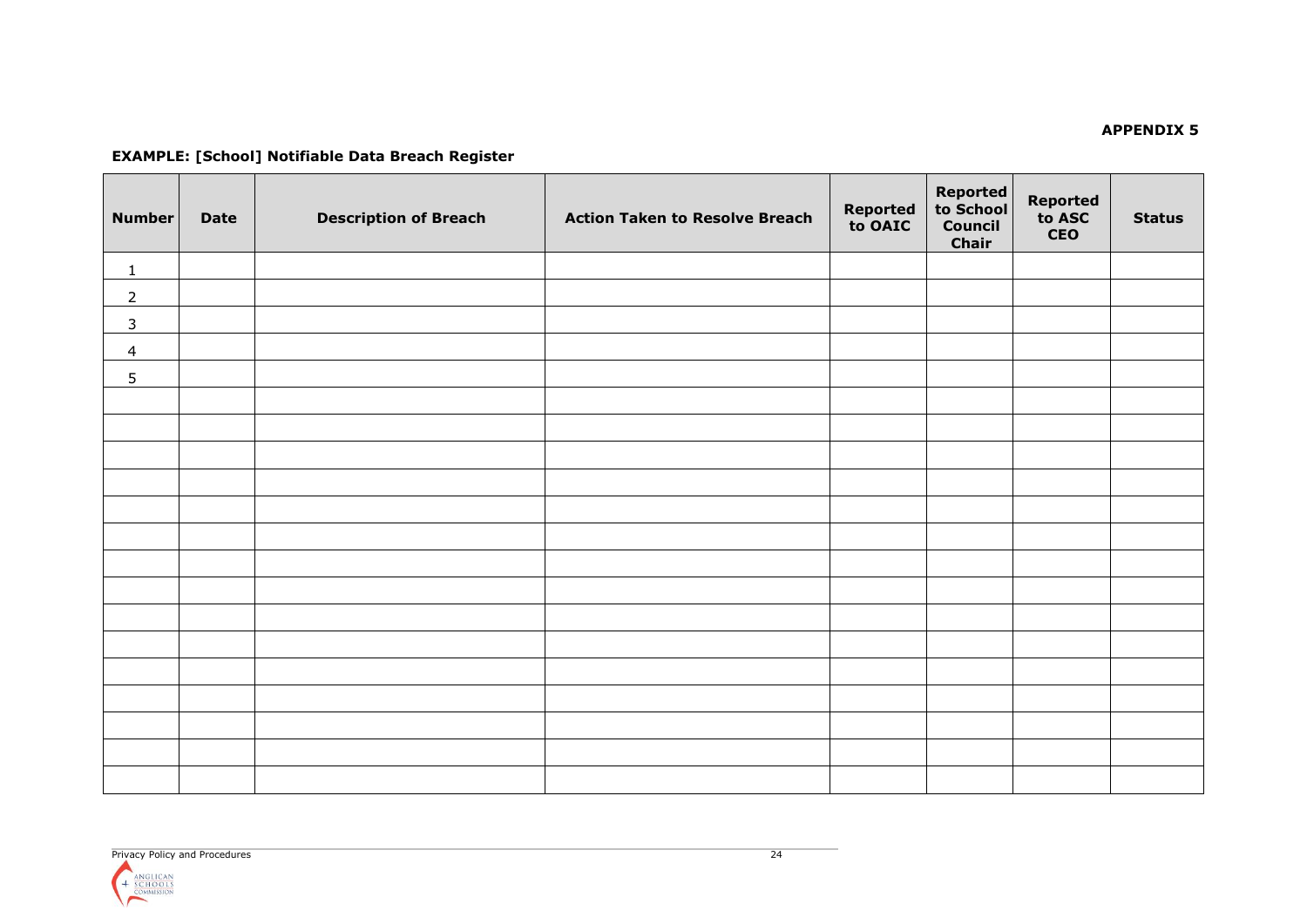#### **APPENDIX 6**

#### **Example of Collection Notices**

The Privacy Policy must be used in conjunction with the collection notices, to satisfy the requirements in Australian Privacy Principle (APP) 5.2 to ensure that individuals are aware of relevant matters on collection of personal information. The appropriate Collection Notices must be provided to individuals when personal information is collected and adapted to suit the situation of the School or the ASC.

- a. The School collects personal information, including sensitive information about pupils and parents or guardians before and during the course of a pupil's enrolment at the School. This may be in writing or in the course of conversations. The primary purpose of collecting this information is to enable the School to provide schooling to the pupil and to enable them to take part in all the activities of the School.
- b. Some of the information we collect is to satisfy the School's legal obligations, particularly to enable the School to discharge its duty of care.
- c. Laws governing or relating to the operation of a school require certain information to be collected and disclosed. These include relevant Education Acts, and Public Health and Child Protection laws.
- d. Health information about pupils is sensitive information within the terms of the APPs under the Privacy Act. We may ask you to provide medical reports about pupils from time to time.
- e. The School from time to time discloses personal and sensitive information to others for administrative and educational purposes, including facilitating the transfer of a pupil to another school. This includes to other schools, government departments, the ASC, the School's local Diocese and the Parish, Schools within other dioceses, medical practitioners, and people providing services to the School, including specialist visiting teachers, [sports] coaches, volunteers and counsellors and Commonwealth and State Agencies pursuant to the ESOS Act 2000.
- f. If we do not obtain the information referred to above we may not be able to enrol or continue the enrolment of your child
- g. Personal information collected from pupils is regularly disclosed to their parents or guardians.
- h. The School contracts with an external service provider **[NAME]** to provide counselling services for pupils. The Principal may require the Counsellor to inform him or her or other teachers of any issues the Counsellor believes may be necessary for the School to know for the well-being or development of the pupil who is counselled or other pupils at the School.\*\*
- i. The School may use online or 'cloud' service providers to store personal information and to provide services to the School that involve the use of personal information, such as services relating to email, instant messaging and education and assessment applications. Some limited personal information may also be provided to these service providers to enable them to authenticate users that access their services. This personal information may reside on a cloud service provider's servers, which may be situated outside Australia.\*\*
- j. The School's Privacy Policy sets out how parents or pupils may seek access to personal information collected about them. However, there will be occasions when access is denied. Such occasions would include where access would have an unreasonable impact on the privacy of others, where access may result in a breach of the School's duty of care to the pupil, or where pupils have provided information in confidence.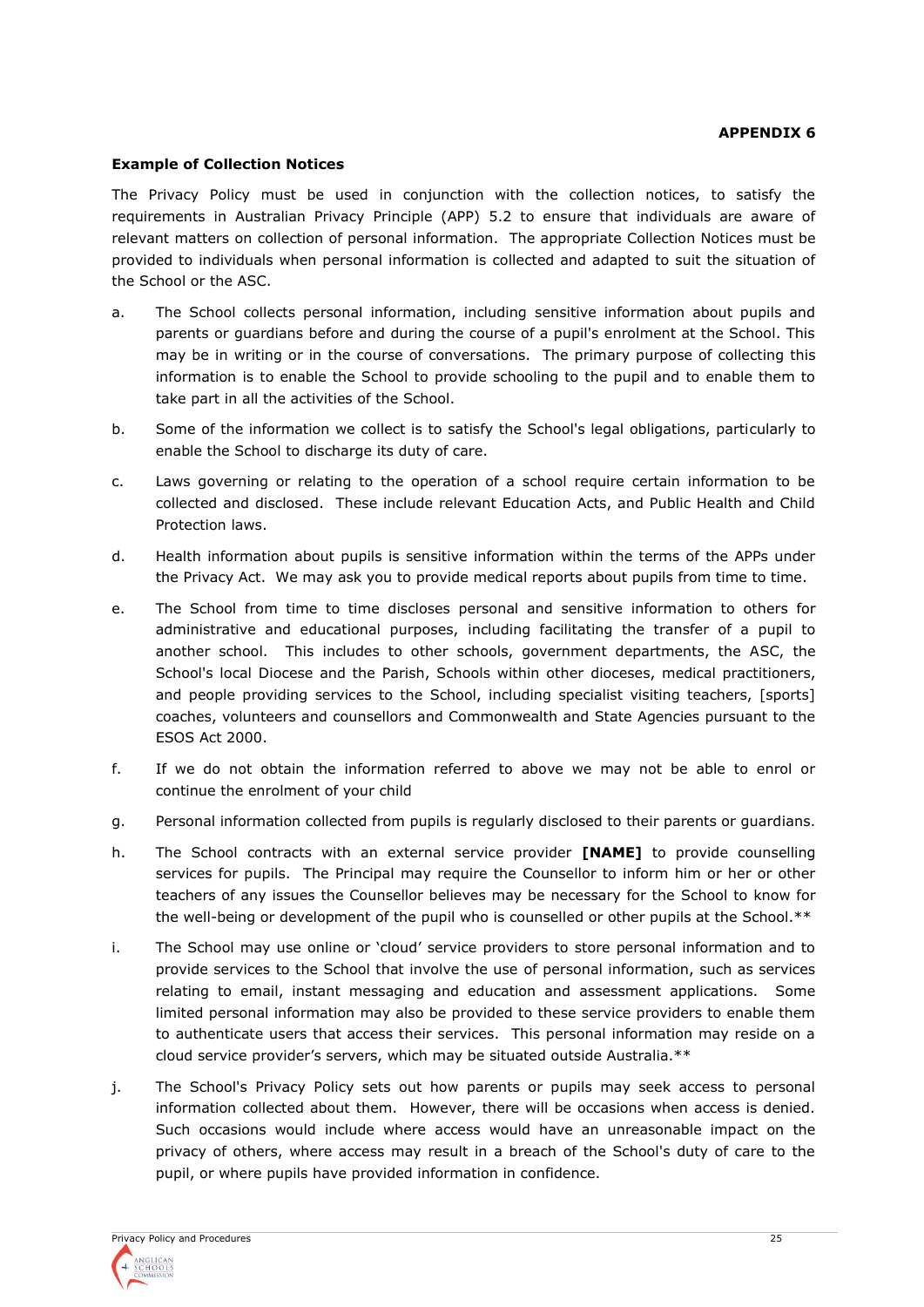- k. The School's Privacy Policy contains details of how you may complain about a breach of the APPs or how you may seek access to personal information collected about you. However, there may be occasions when access is denied. Such occasions would include where access would have an unreasonable impact on the privacy of others. Any refusal will be notified in writing with reasons if appropriate.
- l. As you may know, the School from time to time engages in fundraising activities. Information received from you may be used to make an appeal to you. **[It may also be disclosed to organisations that assist in the School's fundraising activities solely for that purpose.]** We will not disclose your personal information to third parties for their own marketing purposes without your consent.
- m. On occasions, information such as academic and sporting achievements, pupil activities and similar news is published in School newsletters and magazines and on our website. Photographs of pupil activities such as sporting events, school camps and school excursions may be taken for publication in School newsletters and magazines and on our website.
- n. The School will obtain separate permissions from the pupils' parent or guardian prior to publication.
- o. If you provide the School with the personal information of others, such as doctors or emergency contacts, we encourage you to inform them that you are disclosing that information to the School and why.

#### **\*\*** If applicable

# **1. Alumni Association Collection Notice**

- a. **[The Alumni Association/We**] may collect personal information about you from time to time. The primary purpose of collecting this information is to enable us to inform you about our activities and the activities of [name of School] and to keep alumni members informed about other members.
- b. We must have the information referred to above to enable us to continue your membership of **[the Alumni Association]**.
- c. As you know, from time to time we engage in fundraising activities. The information received from you may be used to make an appeal to you. **[It may also be used by [name of School] to assist in its fundraising activities.] [If you do not agree to this, please advise us now.]**
- d. **[The Alumni Association/We]** may publish details about you in our **[name of publication] [and our/the School's website].** If you do not agree to this, you must advise us now.
- e. The School's Privacy Policy contains details of how you may seek access to personal information collected about you or how you may complain about a breach of the APPs.
- f. The School may use online or 'cloud' service providers to store personal information and to provide services to the School that involve the use of personal information, such as services relating to email, instant messaging and education and assessment applications. Some limited personal information may also be provided to these service providers to enable them to authenticate users that access their services. This personal information may reside on a cloud service provider's servers, which may be situated outside Australia.\*\*
- g. If you provide personal information to us about other people, we encourage you to inform them of the above matters.

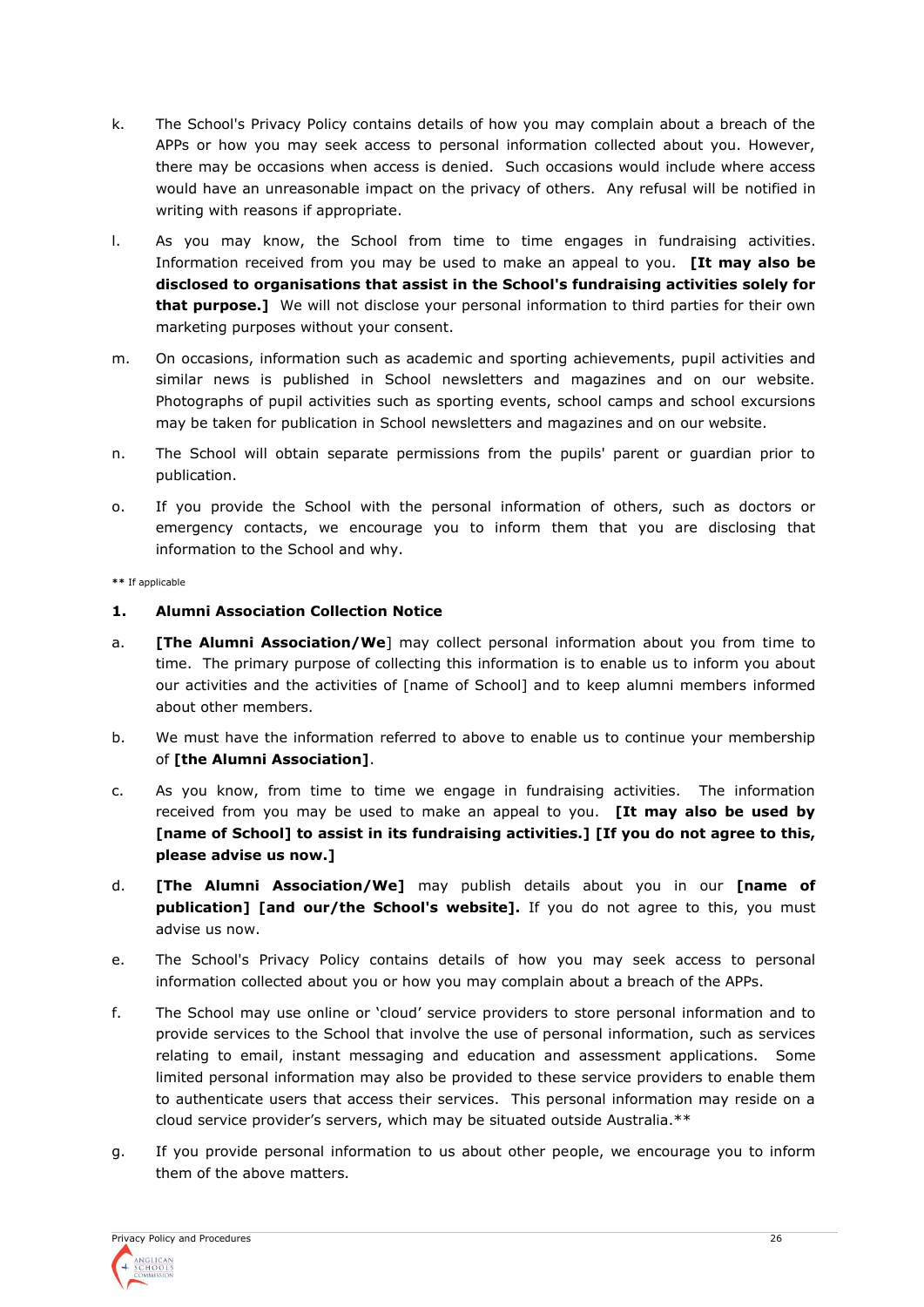\*\* If applicable

#### **2. Employment Collection Notice**

- a. In applying for this position, you will be providing **[School]** with personal information. We can be contacted **[insert address, email address, telephone number]**.
- b. If you provide us with personal information, for example, your name and address or information contained on your resume, we will collect the information in order to assess your application for employment. We may keep this information on file if your application is unsuccessful in case another position becomes available.
- c. The School's Privacy Policy contains details of how you may complain about a breach of the APPs or how you may seek access to personal information collected about you. However, there may be occasions when access is denied. Such occasions would include where access would have an unreasonable impact on the privacy of others. Any refusal will be notified in writing with reasons if appropriate.
- d. We will not disclose this information to a third party without your consent. **/** We usually disclose this kind of information to the following types of organisations **[insert list]**.
- e. We are required to conduct a criminal record check through the NPC and/or requests a Working with Children Check. We may also collect personal information about you in accordance with these laws.
- f. The School may use online or 'cloud' service providers to store personal information and to provide services to the School that involve the use of personal information, such as services relating to email, instant messaging and education and assessment applications. Some limited personal information may also be provided to these service providers to enable them to authenticate users that access their services. This personal information may reside on a cloud service provider's servers, which may be situated outside Australia.\*\*
- g. If you provide us with the personal information of others, we encourage you to inform them that you are disclosing that information to the School and why, that they can access that information if they wish and that the School does not usually disclose the information to third parties.\*\*

\*\* If applicable

# **3. Contractor / Volunteer Collection Notice**

- a. In applying to provide services to the School, you will be providing **[School]** with personal information. We can be contacted **[insert address, email address, telephone number]**.
- b. If you provide us with personal information, for example, your name and address or information contained on your resume, we will collect the information in order to assess your application. We may also make notes and prepare a confidential report in respect of your application.
- c. You agree that we may store this information for **[insert amount of time].**
- d. The School's Privacy Policy contains details of how you may complain about a breach of the APPs or how you may seek access to personal information collected about you. However, there may be occasions when access is denied. Such occasions would include where access would have an unreasonable impact on the privacy of others. Any refusal will be notified in writing with reasons if appropriate.